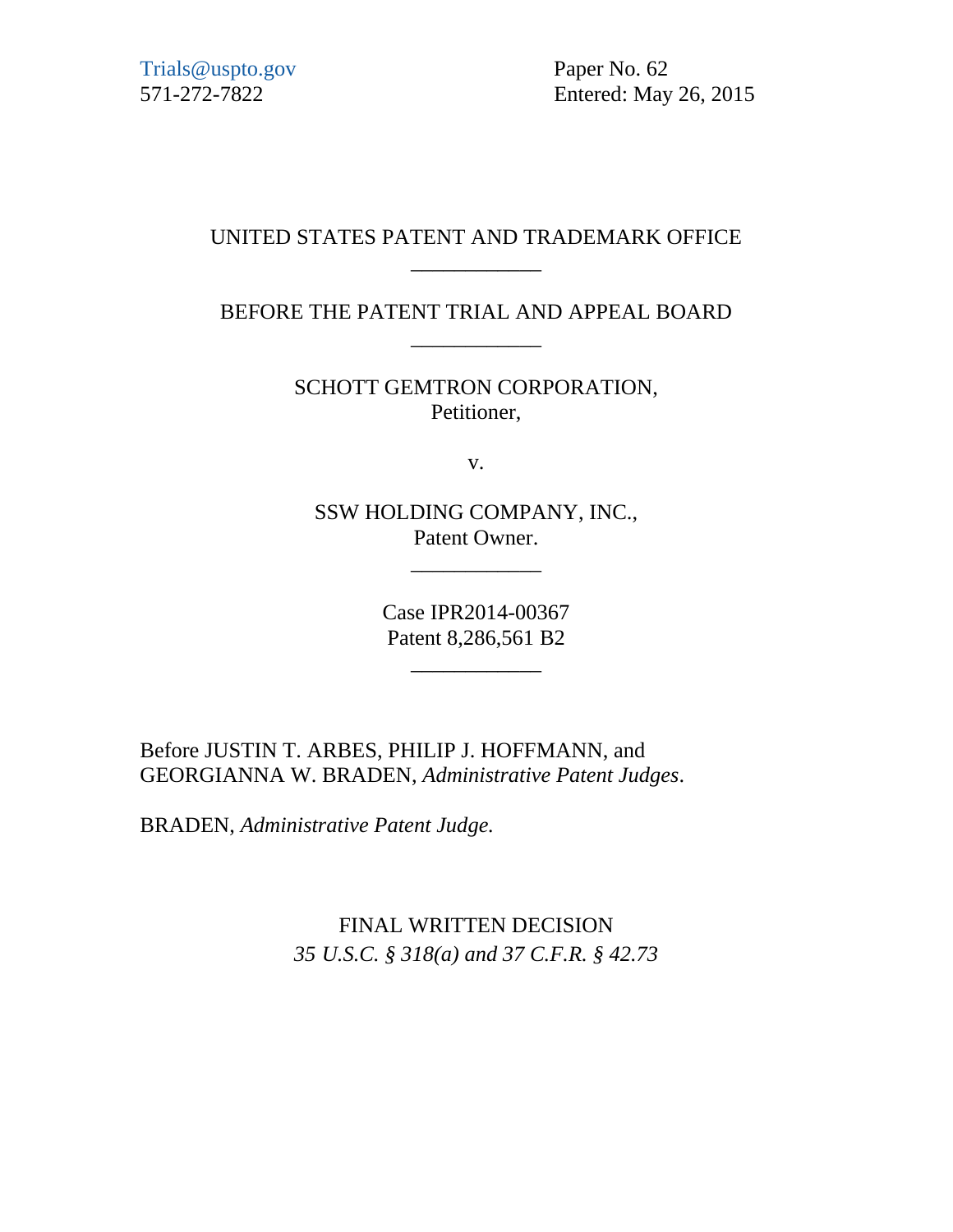## I. INTRODUCTION

#### *A. Background*

SCHOTT Gemtron Corporation ("Petitioner") filed a Petition to institute an *inter partes* review of claims 2–4, 7–10, 14–18, 22, 23, 26, 27, 29, 30, 33–40, 42–45, 48–51, 54–59, 63, and 64 of U.S. Patent No. 8,286,561 B2 (Ex. 1101, "the '561 patent") pursuant to 35 U.S.C. §§ 311–319. Paper 2 ("Pet."). SSW Holding Company, Inc. ("Patent Owner") filed a Preliminary Response (Paper 5, "Prelim. Resp."). We instituted an *inter partes* review of claims 2–4, 7–10, 14–18, 22, 23, 26, 27, 29, 30, 33–40, 42–45, 48–51, 54–59, 63, and 64 on certain grounds of unpatentability alleged in the Petition. Paper 9 ("Dec. to Inst."). After institution of trial, Patent Owner filed a Second Corrected Patent Owner Response (Paper 43, "PO Resp."), to which Petitioner filed a Corrected Reply (Paper 59 (confidential); Paper 60 (public)) ("Reply"). An oral hearing was held on February 11, 2015.<sup>1</sup>

We have jurisdiction under 35 U.S.C. § 6(c). In this Final Written Decision, issued pursuant to 35 U.S.C. § 318(a) and 37 C.F.R. § 42.73, we determine Petitioner has not shown by a preponderance of the evidence that any of the challenged claims of the '561 patent are unpatentable.

#### *B. Related Proceedings*

l

Petitioner informs us that the '561 patent is involved in an action captioned *SSW Holding Co., Inc. v. Schott Gemtron Corp.*, No. 3:12-cv-

 $<sup>1</sup>$  A transcript ("Tr.") of the oral hearing is included in the record. Paper 61.</sup> We authorized the filing of Petitioner's Corrected Reply at the oral hearing. Tr. 4:8–12.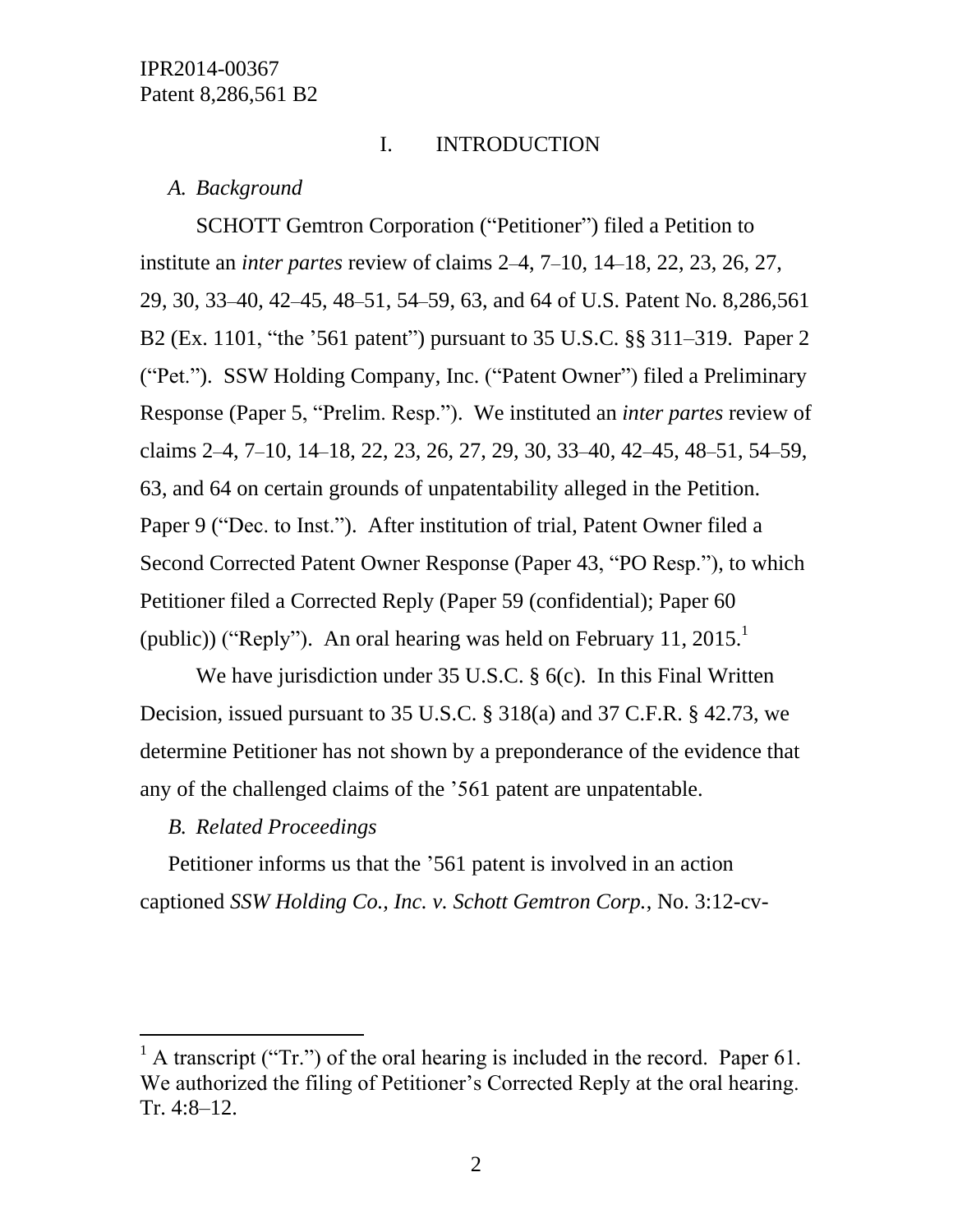00661 (W.D. Ky.). Pet. 2. The '561 patent is the subject of related IPR2013-00358 $^2$ , which is on appeal.

*C. The* '*561 Patent*

 $\overline{a}$ 

The '561 patent describes shelving, such as shelving adapted for use in refrigerators and having a top surface with a hydrophobic surface arranged in a spill containment pattern. Ex. 1101, 1:15–18; 2:1–4. The spill containment pattern is intended to act as a barrier to prevent spilled liquid from spilling onto other surfaces. *Id.* at 11:28–37. An example of a spill containment pattern is shown in Figure 3 of the '561 patent, reproduced below:



Figure 3 illustrates a preferred embodiment that includes shelving with a spill containment pattern consisting of a hydrophobic surface in the pattern of a frame-like border. *Id.* at 2:26–30; 3:43–45. The border defines

 $2$  IPR2013-00358 was filed by the same Petitioner (SCHOTT Gemtron Corp.) and challenged independent claims 1, 13, and 25 of the '561 patent. In that proceeding, we determined that Petitioner had shown by a preponderance of the evidence that claims 1, 13, and 25 are unpatentable. *See SCHOTT Gemtron Corp. v. SSW Holding Co., Inc.*, IPR2013-00358, slip. op. (PTAB Aug. 20, 2014) (Paper 106) ("IPR2013-00358 Final Dec.").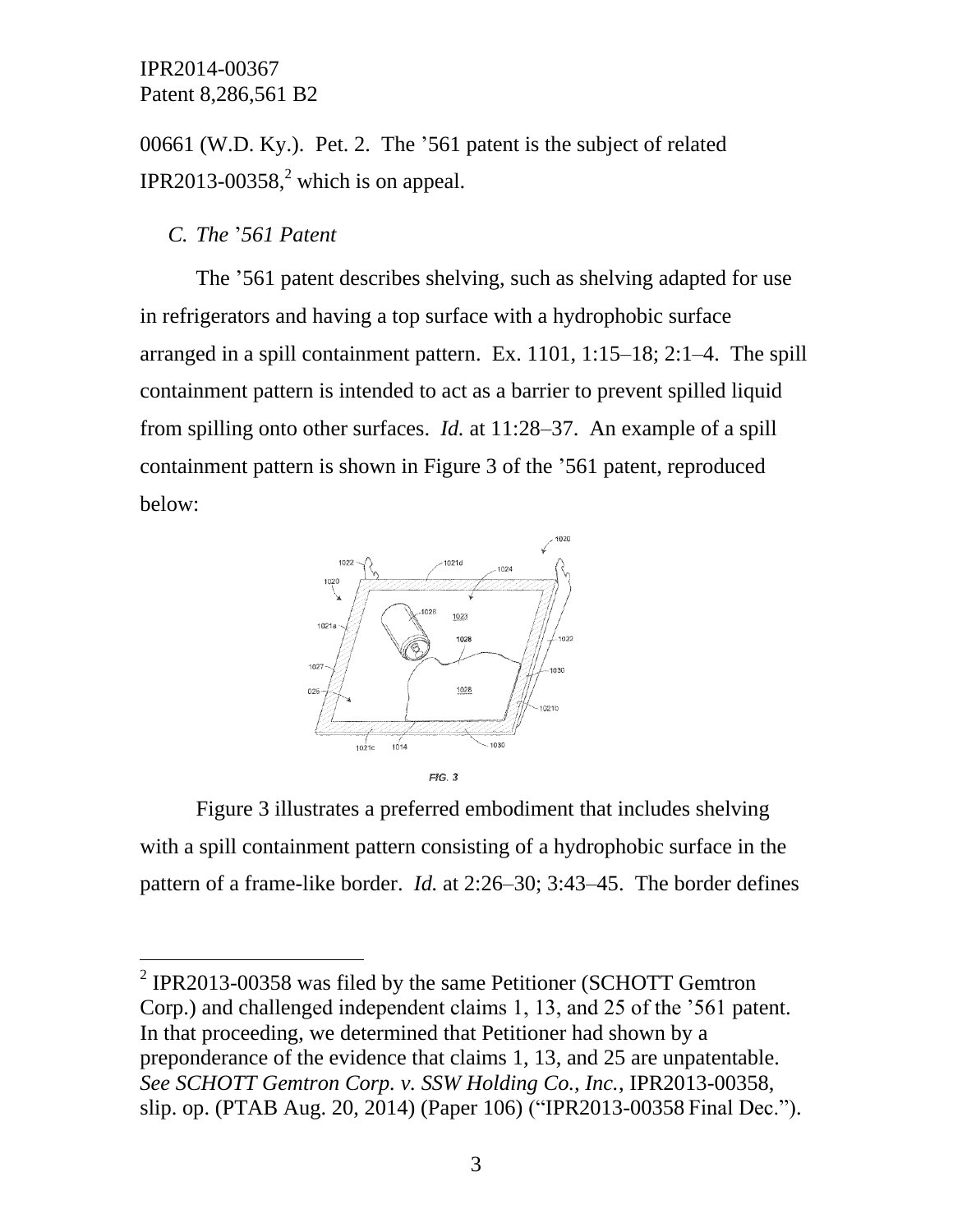the boundaries of a single non-hydrophobic spill containment area therein.

*Id.* at 3:39–46.

*D. Challenged Claims*

Although independent claim 1 is not challenged in the Petition, many of the challenged claims depend from claim 1. Thus, claim 1 is reproduced below. Claims 2, 13, 16, 18, 33, and 35, which are illustrative of the claimed subject matter in this trial, also are reproduced below.

1. A shelf assembly comprising:

a shelf panel having a generally flat top surface which is capable of supporting articles which may be placed on said shelf panel;

a hydrophobic surface applied in a spill containment pattern on the said top surface;

wherein the majority of the surface area of said top surface of the shelf panel is not hydrophobic, thereby providing one or more non-hydrophobic central portions bounded by said spill containment pattern of said hydrophobic surface.

- 2. The shelf assembly of claim 1, wherein said spill containment pattern is a continuous border which defines a single non-hydrophobic central portion within said border.
- 13. The shelf assembly of claim 1, wherein the hydrophobic surface comprises: a ceramic frit layer adjacent to and bonded to the top surface of said shelf panel; and a hydrophobic compound coated over the ceramic frit layer.
- 16. The shelf assembly of claim 1, wherein said hydrophobic surface comprises a hydrophobic coating over a roughened area in the surface of said shelf panel.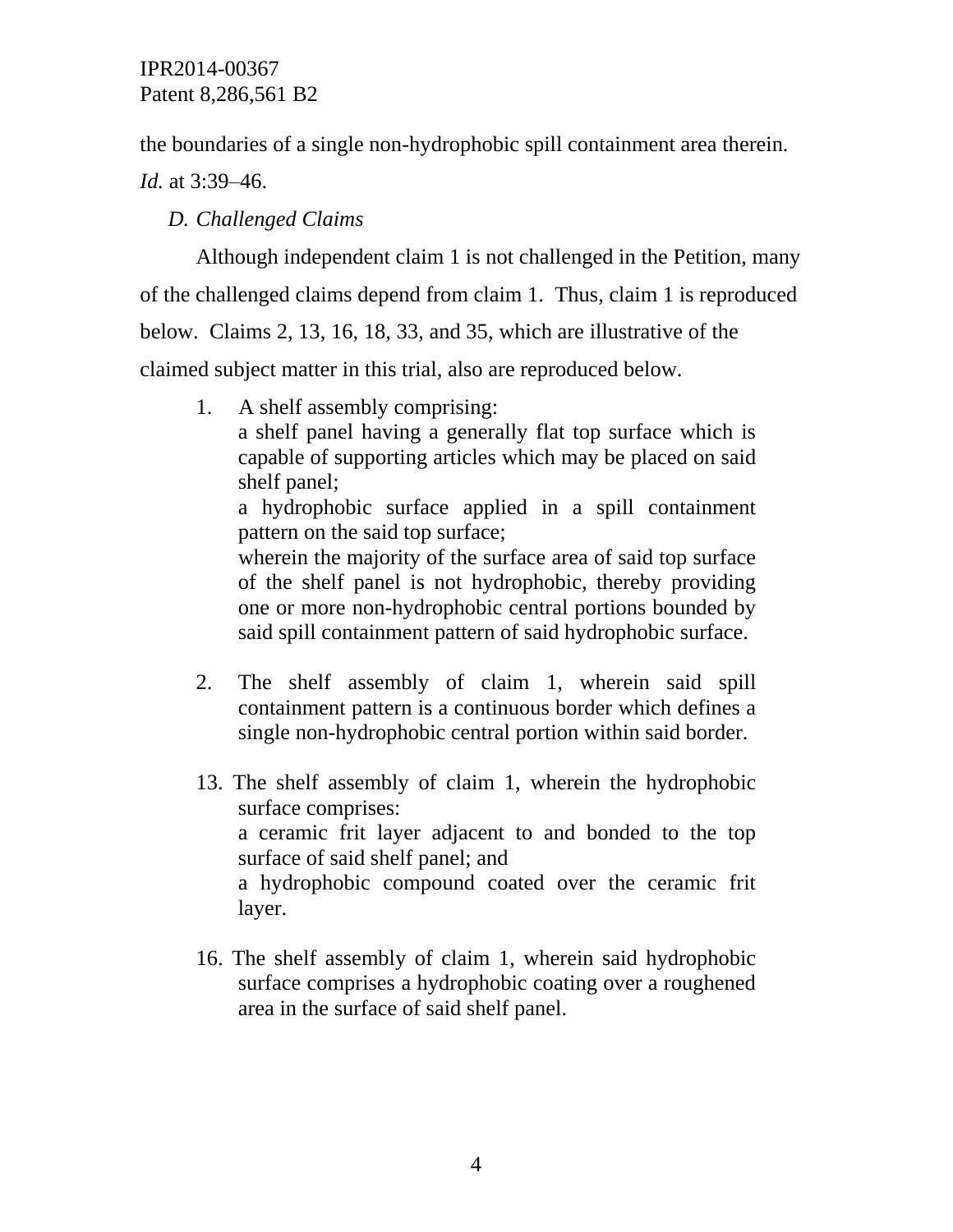- 18. The shelf assembly of claim 1, wherein said hydrophobic surface comprises a coating of hydrophobic particles on the surface of said shelf panel.
- 33. A shelf assembly comprising:

a generally flat shelf panel having a top surface and a bottom surface, the top surface capable of supporting articles;

a hydrophobic surface applied in a spill containment pattern generally in the plane of said top surface;

at least one non-hydrophobic central portion competed completely [sic] bounded by the spill containment patter for containing liquids on the top surface of the shelf panel; and

at least one support bracket attached to the bottom surface of the shelf panel such that the top surface of the shelf panel is completely free from intrusion or other obstruction, thereby maximizing the available shelf space on the top surface of the shelf panel.

35. The shelf assembly of claim 33, further comprising an adhesive material disposed between the support bracket and bottom surface of the shelf panel thereby attaching the support bracket to the shelf panel.

## *E. Prior Art References Alleged to Support Unpatentability Challenges*

| <b>Name</b>    | <b>Description</b>      | Date          | <b>Exhibit</b> |
|----------------|-------------------------|---------------|----------------|
| Angros         | US 5,948,685            | Sept. 7, 1999 | Ex. 1105       |
| <b>Baumann</b> | US 6,872,441 B2         | Mar. 29, 2005 | Ex. 1106       |
| Picken         | International Publ. No. | Apr. 27, 2006 | Ex. 1108       |
|                | WO 2006/044641 A2       |               |                |

The following prior art references were asserted in the instituted grounds: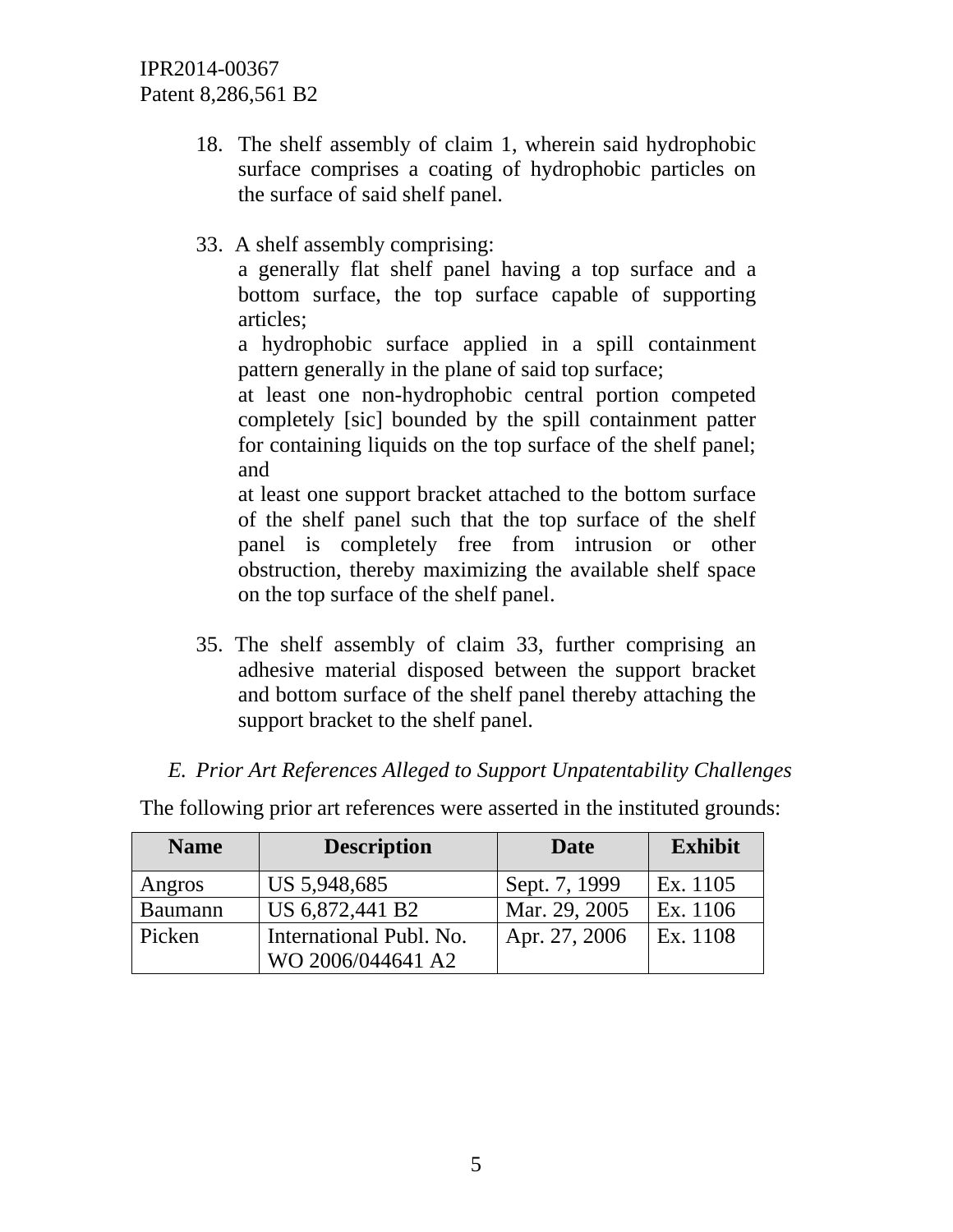# *F. Grounds of Unpatentability Instituted for Trial*

The following table summarizes the challenges to patentability that were instituted for *inter partes* review:

| Reference(s)                | <b>Basis</b> | <b>Claims Challenged</b>  |
|-----------------------------|--------------|---------------------------|
| Angros and Picken           | \$103(a)     | $2-4, 7-10, 23, 33-40,$   |
|                             |              | 42–45, 48–51, and 64      |
| Angros, Picken, and Baumann | \$103(a)     | $14-18$ , 22, 26, 27, 29, |
|                             |              | 30, $54 - 59$ , and $63$  |

# II. ANALYSIS

# *A. Claim Interpretation*

In an *inter partes* review, claim terms in an unexpired patent are given their broadest reasonable construction in light of the specification of the patent in which they appear. 37 C.F.R. § 42.100(b); *see also In re Cuozzo Speed Techs., LLC,* 778 F.3d 1271, 1279–83 (Fed. Cir. 2015) ("Congress implicitly adopted the broadest reasonable interpretation standard in enacting the AIA," and "the standard was properly adopted by PTO regulation."). Under that standard, and absent any special definitions, we give claim terms their ordinary and customary meaning, as would be understood by one of ordinary skill in the art at the time of the invention. *In re Translogic Tech., Inc.*, 504 F.3d 1249, 1257 (Fed. Cir. 2007).

In related IPR2013-00358, we construed the terms "shelf panel" and "majority of the surface area of said top surface of the shelf panel is not hydrophobic" in independent claim 1 and "generally in the plane of said top surface" in independent claim 25. *See SCHOTT Gemtron Corp. v. SSW Holding Co.*, *Inc.*, IPR2013-00358, slip. op. at 6–9 (PTAB Nov. 4, 2013) (Paper 14). Both Petitioner and Patent Owner in the instant case adopted the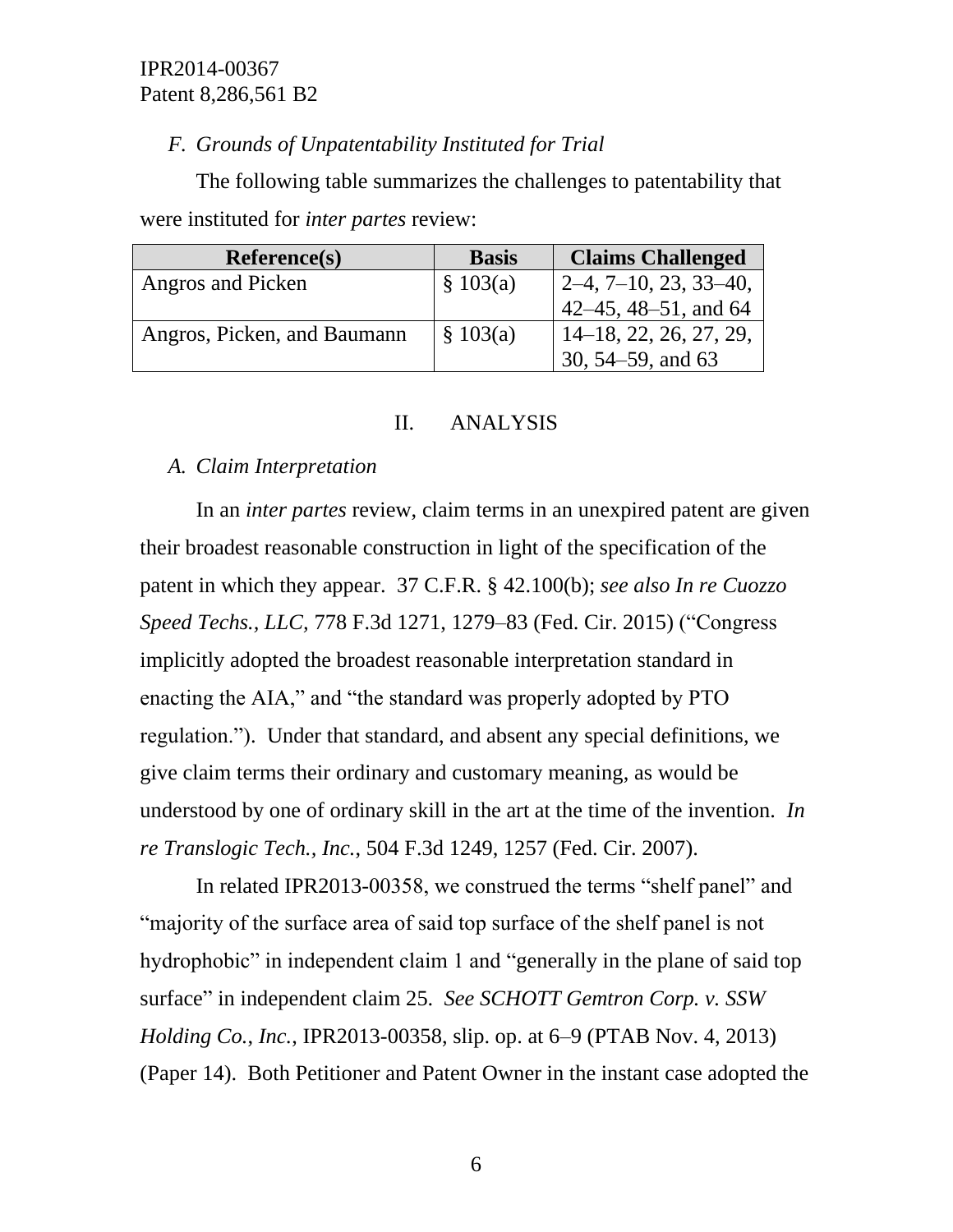Board's claim constructions for these terms from related IPR2013-00358. Pet. 18–19; Prelim. Resp. 8. We then applied the constructions in the Decision to Institute in this proceeding. Dec. to Inst. 6–7. During the course of the trial, neither party challenged our constructions of these claim terms. Thus, we see no reason to alter the constructions of these claim terms as set forth in the Decision to Institute and we incorporate our previous analysis for purposes of this decision. Therefore, for the reasons set forth in the Decision to Institute in IPR2013-00358 (Paper 14), we interpret various claim terms of the '561 patent as follows:

| Term(s)              | <b>Interpretation</b>                                 |
|----------------------|-------------------------------------------------------|
| "shelf panel"        | "a piece of material positioned horizontally at a     |
|                      | distance above some other surface to hold objects"    |
| "generally in the    | "all or a portion of the hydrophobic surface"         |
| plane of said top    | extending a small distance above the level of the top |
| surface"             | surface of the shelf panel that is not readily        |
|                      | noticeable to the naked eye"                          |
| "majority of the     | "the surface area of the non-hydrophobic portion is   |
| surface area of said | greater than the surface area of the hydrophobic      |
| top surface of the   | portion"                                              |
| shelf panel is not   |                                                       |
| hydrophobic"         |                                                       |
| "leaving the         | "the surface area of the non-hydrophobic portion is   |
| majority of the      | greater than the surface area of the hydrophobic      |
| surface area of said | portion"                                              |
| top surface of the   |                                                       |
| panel non-           |                                                       |
| hydrophobic"         |                                                       |

*See* Dec. to Inst. 6–7. All other claim terms will be given their ordinary and customary meaning, as would be understood by one of ordinary skill in the art at the time of the invention.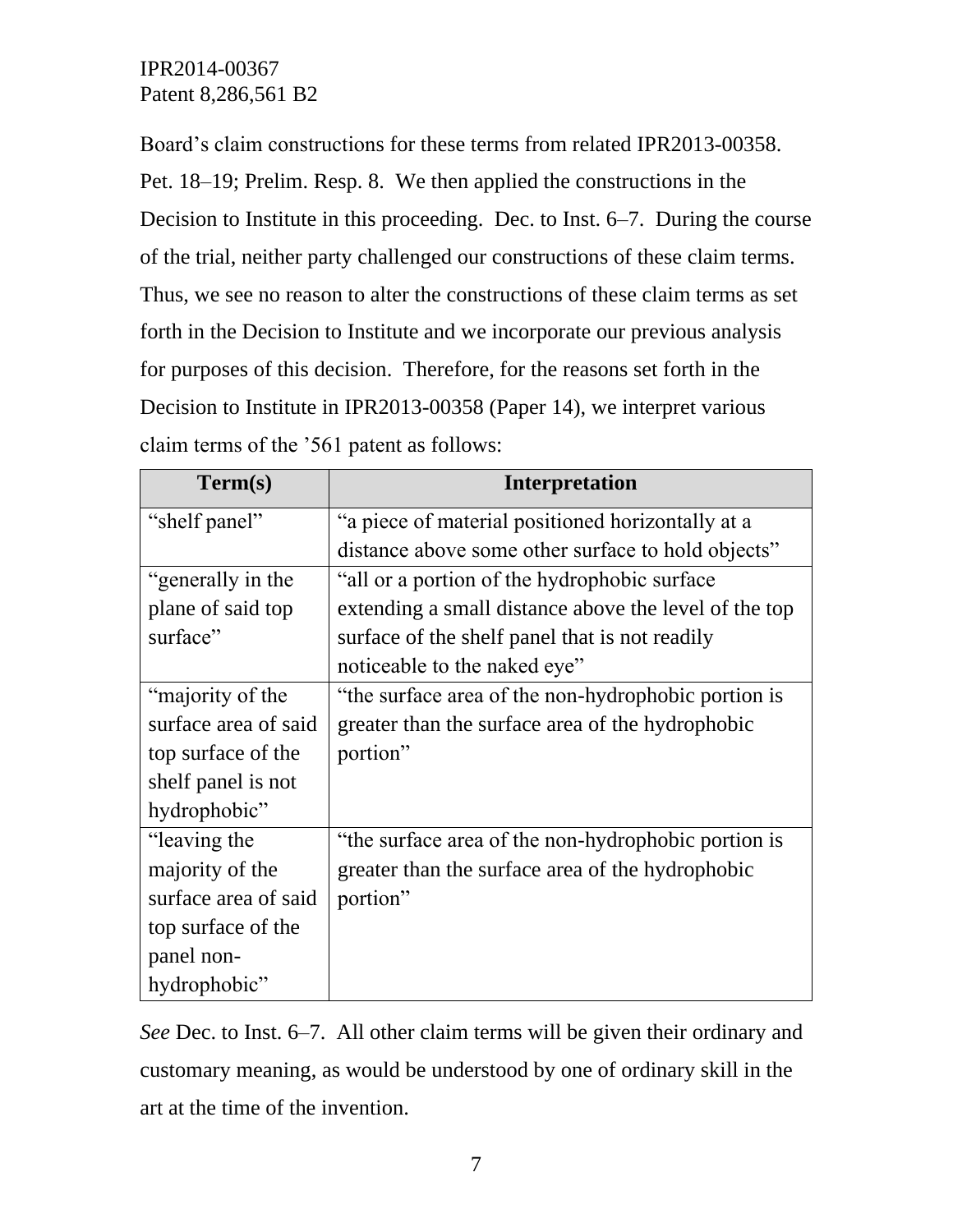#### *B. Principles of Law*

To prevail in its challenges to the patentability of the claims, a petitioner must establish facts supporting its challenges by a preponderance of the evidence. 35 U.S.C. § 316(e); 37 C.F.R. § 42.1(d). A claim is unpatentable under 35 U.S.C. § 103(a) if the differences between the subject matter sought to be patented and the prior art are such that the subject matter as a whole would have been obvious at the time the invention was made to a person having ordinary skill in the art to which said subject matter pertains. *KSR Int'l Co. v. Teleflex Inc.*, 550 U.S. 398, 406 (2007). A reference qualifies as prior art for an obviousness determination under § 103 only when it is analogous to the claimed invention. *In re Klein*, 647 F.3d 1343, 1348 (Fed. Cir. 2011); *Innovention Toys, LLC v. MGA Entm't, Inc.,* 637 F.3d 1314, 1321 (Fed. Cir. 2011); *In re Bigio,* 381 F.3d 1320, 1325 (Fed. Cir. 2004); *In re Clay,* [966 F.2d 656, 658 \(Fed. Cir. 1992\).](http://web2.westlaw.com/find/default.wl?mt=TabTemplate1&db=350&rs=WLW13.10&tc=-1&rp=%2ffind%2fdefault.wl&findtype=Y&ordoc=2025408563&serialnum=1992105791&vr=2.0&fn=_top&sv=Split&tf=-1&referencepositiontype=S&pbc=2FC31FFB&referenceposition=658&utid=1)

A reference is considered analogous prior art: (1) if the reference is from the same field of endeavor as the claimed subjected matter, regardless of the problem addressed, or (2) if "the reference still is reasonably pertinent to the particular problem with which the inventor is involved," even though the reference is not within the field of the inventor's endeavor. *Bigio*, 381 F.3d at 1325. The "field of endeavor" test asks if the structure and function of the prior art is such that it would be considered by a person of ordinary skill in the art, because of the similarity to the structure and function of the claimed invention as disclosed in the application. *Id.* at 1325–27. It is necessary to apply "common sense" in "deciding in which fields a person of ordinary skill would reasonably be expected to look for a solution to the problem facing the inventor." *Id.* at 1326 (citations and quotation marks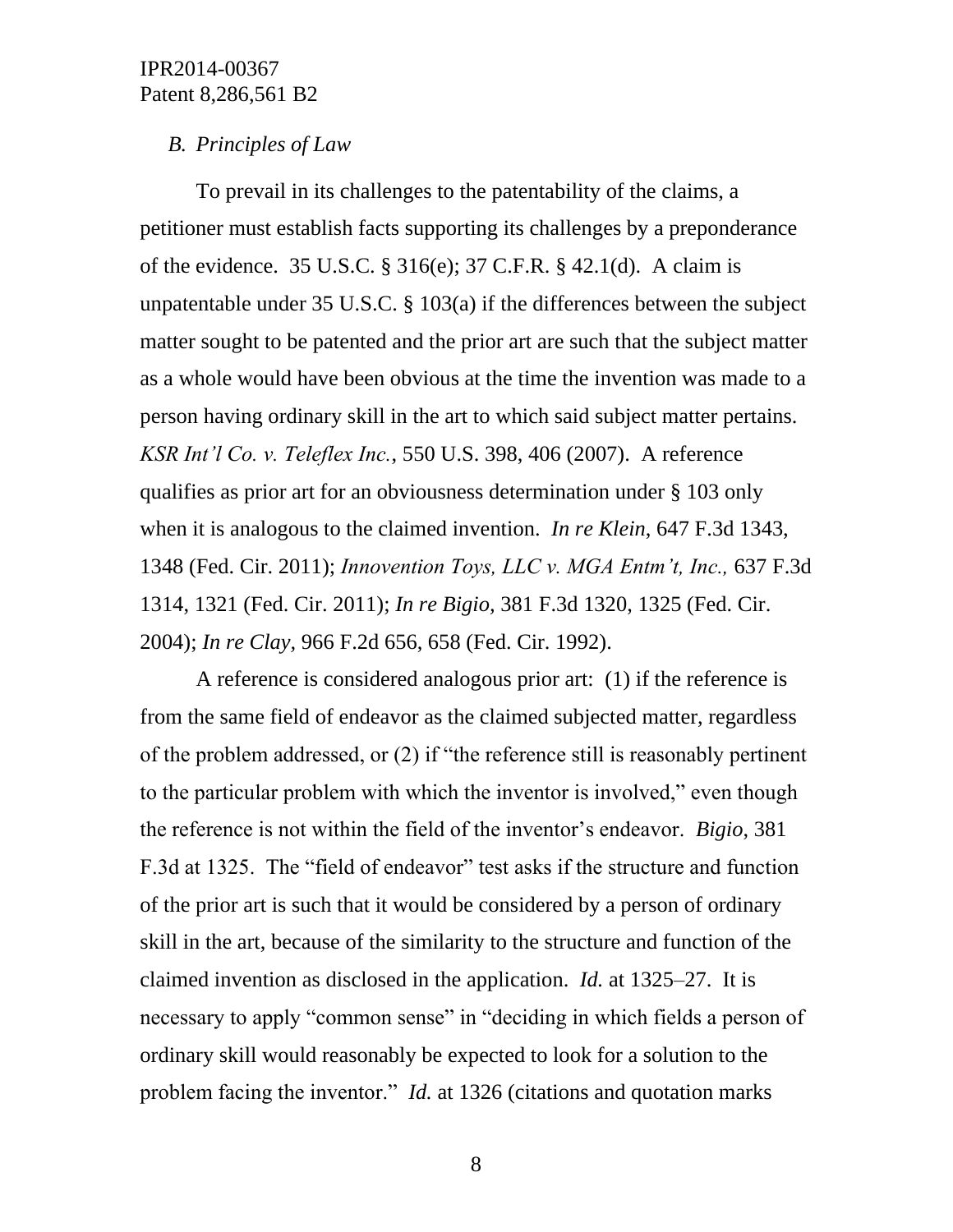omitted). As to the "reasonably pertinent" test:

A reference is reasonably pertinent if, even though it may be in a different field from that of the inventor's endeavor, it is one which, because of the matter with which it deals, logically would have commended itself to an inventor's attention in considering his problem. Thus, the purposes of both the invention and the prior art are important in determining whether the reference is reasonably pertinent to the problem the invention attempts to solve. If a reference disclosure has the same purpose as the claimed invention, the reference relates to the same problem, and that fact supports use of that reference in an obviousness rejection. An inventor may well have been motivated to consider the reference when making his invention. If it is directed to a different purpose, the inventor would accordingly have had less motivation or occasion to consider it.

*Clay,* [966 F.2d at 659.](https://a.next.westlaw.com/Link/Document/FullText?findType=Y&serNum=1992105791&pubNum=350&fi=co_pp_sp_350_659&originationContext=document&transitionType=DocumentItem&contextData=(sc.Search)#co_pp_sp_350_659)

To be considered reasonably pertinent, prior art must "logically commend" itself to an inventor's attention in considering the problem addressed by the challenged patent. *Innovention Toys, LLC*, 637 F.3d at 1321; *In re Icon Health and Fitness, Inc.,* 496 F.3d 1374, 1379–80 (Fed. Cir. 2007) (quoting *Clay,* 966 F.2d at 659). In other words, "familiar items may have obvious uses beyond their primary purposes." *KSR Int'l Co.,* 550 U.S. at 420. Importantly, however, the pertinence of prior art as a source of solution to the inventor's problem *cannot* be considered using hindsight, but must instead be recognizable with the foresight of a person of ordinary skill. *In re Oetiker*, 977 F.2d 1443, 1447 (Fed. Cir. 1992).

We analyze the instituted grounds of unpatentability in accordance with the above-stated principles.

*C. Level of Ordinary Skill in the Art*

In determining whether an invention would have been obvious at the time it was made, 35 U.S.C. § 103 requires us to determine the level of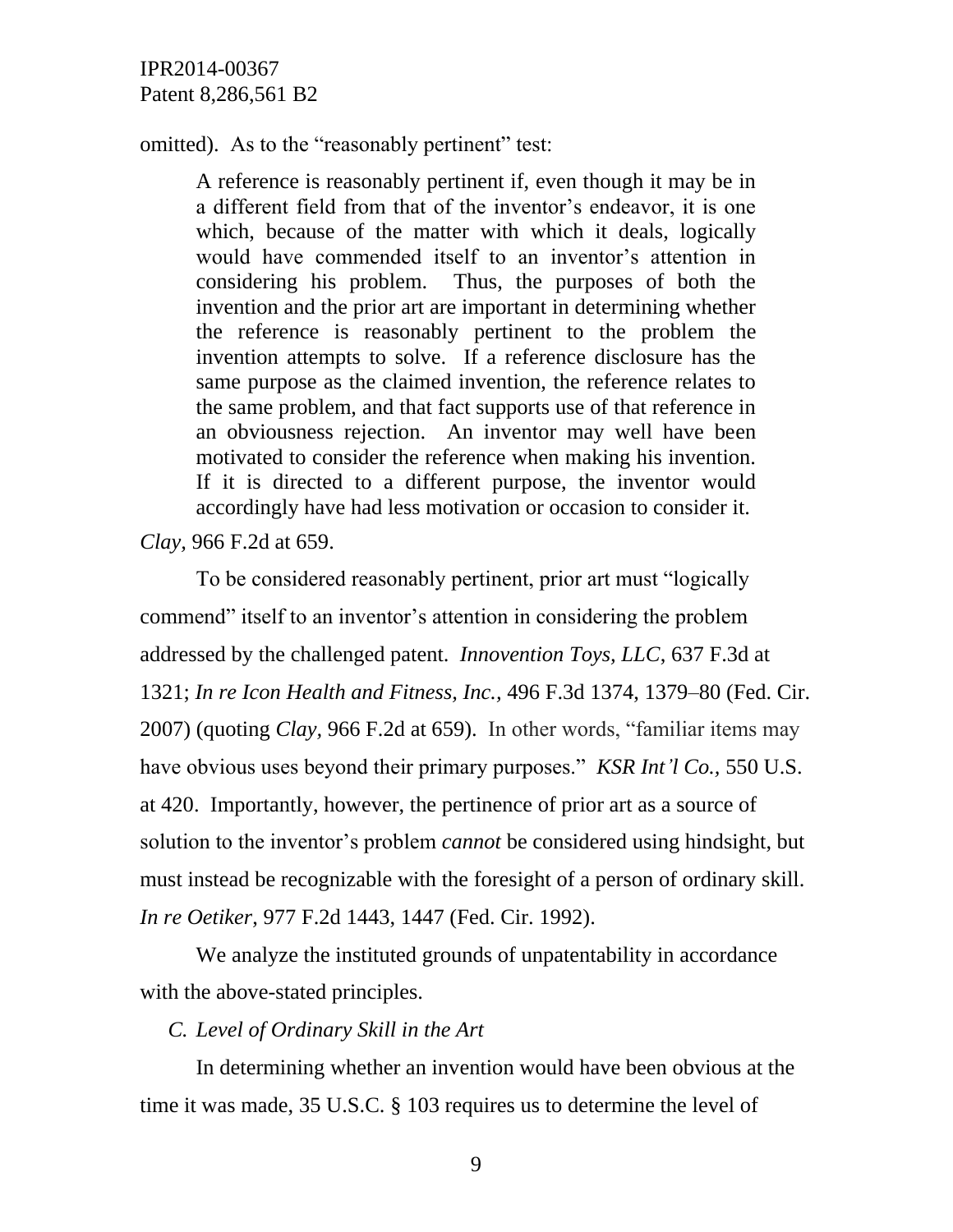ordinary skill in the pertinent art at the time of the invention. *Graham v. John Deere,* 383 U.S. 1, 17 (1966). "The importance of resolving the level of ordinary skill in the art lies in the necessity of maintaining objectivity in the obviousness inquiry." *Ryko Mfg. Co. v. Nu-Star, Inc.,* 950 F.2d 714, 718 (Fed. Cir. 1991).

#### 1. Effective Filing Date of the '561 Patent

In order for us to resolve the level of ordinary skill in the pertinent art at the time of the invention, we must determine the time of the claimed invention. The '561 patent was filed on September 18, 2009 and is a continuation-in-part of Application No. PCT/US2009/048775, filed on June 26, 2009. The '561 patent claims priority to two provisional applications: U.S. Prov. App. No. 61/133,273 ("the '273 provisional"), filed June 27, 2008; and U.S. Prov. App. No. 61/216,540 ("the '540 provisional"), filed May 18, 2009. Petitioner alleges that none of the claims of the '561 patent are entitled to the benefit of the filing dates of the provisional applications to which the '561 patent claims priority, because the written descriptions of the provisional applications fail to provide sufficient detail to support the challenged claims. Pet. 11–17. We have reviewed Petitioner's arguments and the provisional applications, and are not persuaded by Petitioner's contentions. Rather, we conclude that the '273 provisional application, which is the earlier filed of the two provisional applications, provides written description support for the claim elements recited in the challenged claims, and incorporate our previous analysis herein. *See* IPR2013-00358 Final Dec. 11–16 (analyzing disclosure in '273 provisional application and finding support for claims 1, 13, and 25 in the '561 patent). For example, challenged claim 2 requires a "spill containment pattern [that] is a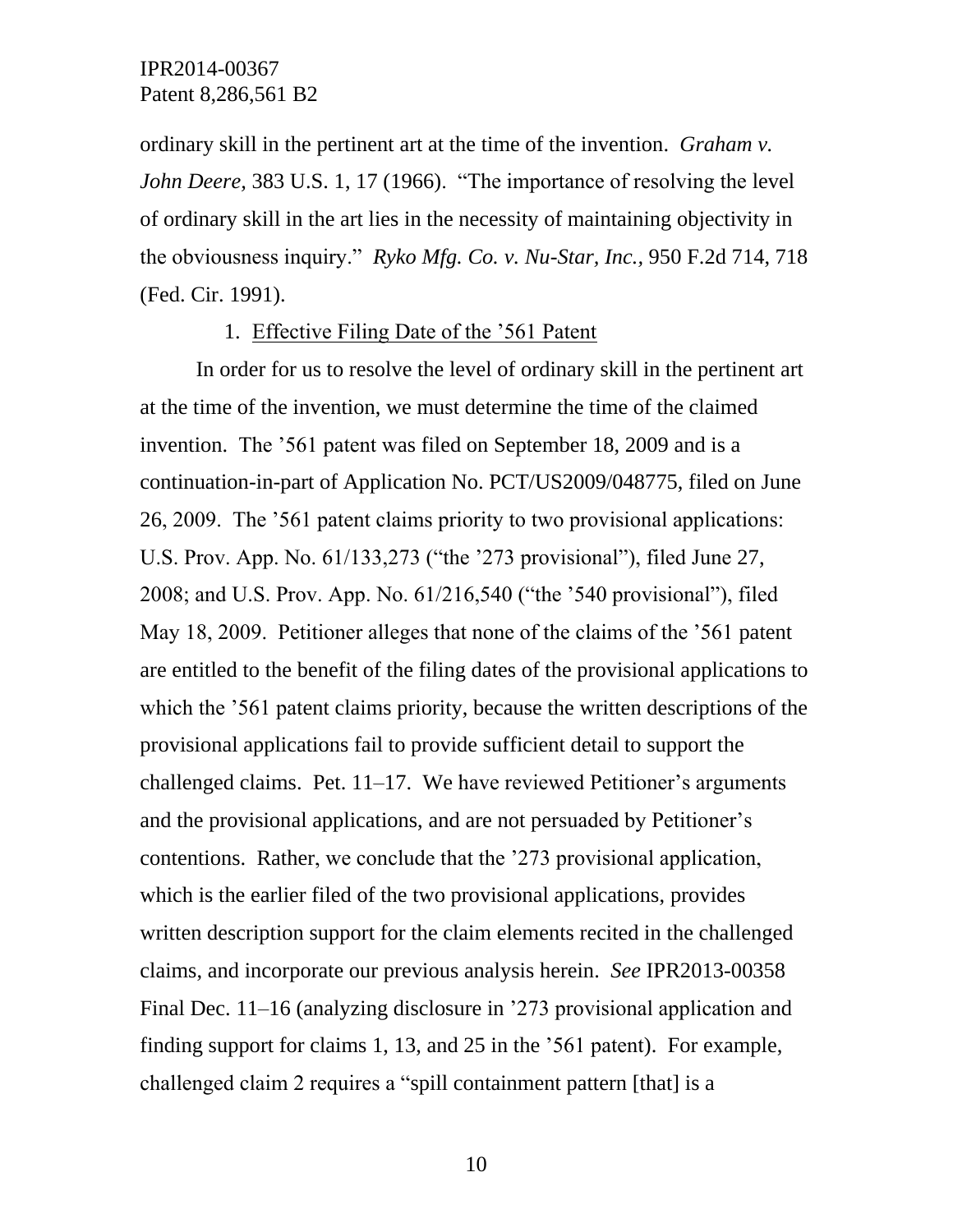continuous border which defines a single non-hydrophobic central portion within said border," and such a spill containment patter can be found in the '273 provisional application. *See* Ex. 1102, 7–8, 12, 30–31, Figs. 4, 43. Another example of a challenged claim supported by the '273 provisional application is claim 13, which recites a hydrophobic surface that comprises a ceramic frit layer adjacent to and bonded to the top surface of the shelf panel and a hydrophobic compound coated over the ceramic frit layer. *See* IPR2013-00358 Final Dec. 12–15. Yet another example is for claims 10 and 51, which require a transparent shelf plate, figure 24 of the '273 provisional application illustrates a glass shelf plate 604 that is transparent with metal frame 602 visible through the shelf plate. Ex. 1102, 23–24, 34, Fig. 24. A final example is for claims 23 and 64, which require a micron thin coating of hydrophobic material, the '273 provisional application specifies that "the hydrophobic surface treatment may be applied in a number of different methods, including methods such as plasma techniques, vacuum coating, spin coating, [and] spraying," thereby allowing a micron thin coating of material to be added to a shelf plate. *Id.* at 14, 34–35.

Therefore, we find that the '561 patent is entitled to the June 27, 2008 filing date of the '273 provisional application, and the relevant time period for resolving the level of ordinary skill in the art is June 27, 2008.

2. Determination of the Level of Ordinary Skill in the Art

Having determined the appropriate time of the invention (June 27, 2008), we turn to determining the level of ordinary skill in the art at that time. Petitioner's witness, Mr. Chris B. Schechter, submitted a declaration in support of the Petition. Pet. 20 (citing Ex. 1109). In his declaration, Mr. Schechter testified that a person of ordinary skill in the art relevant to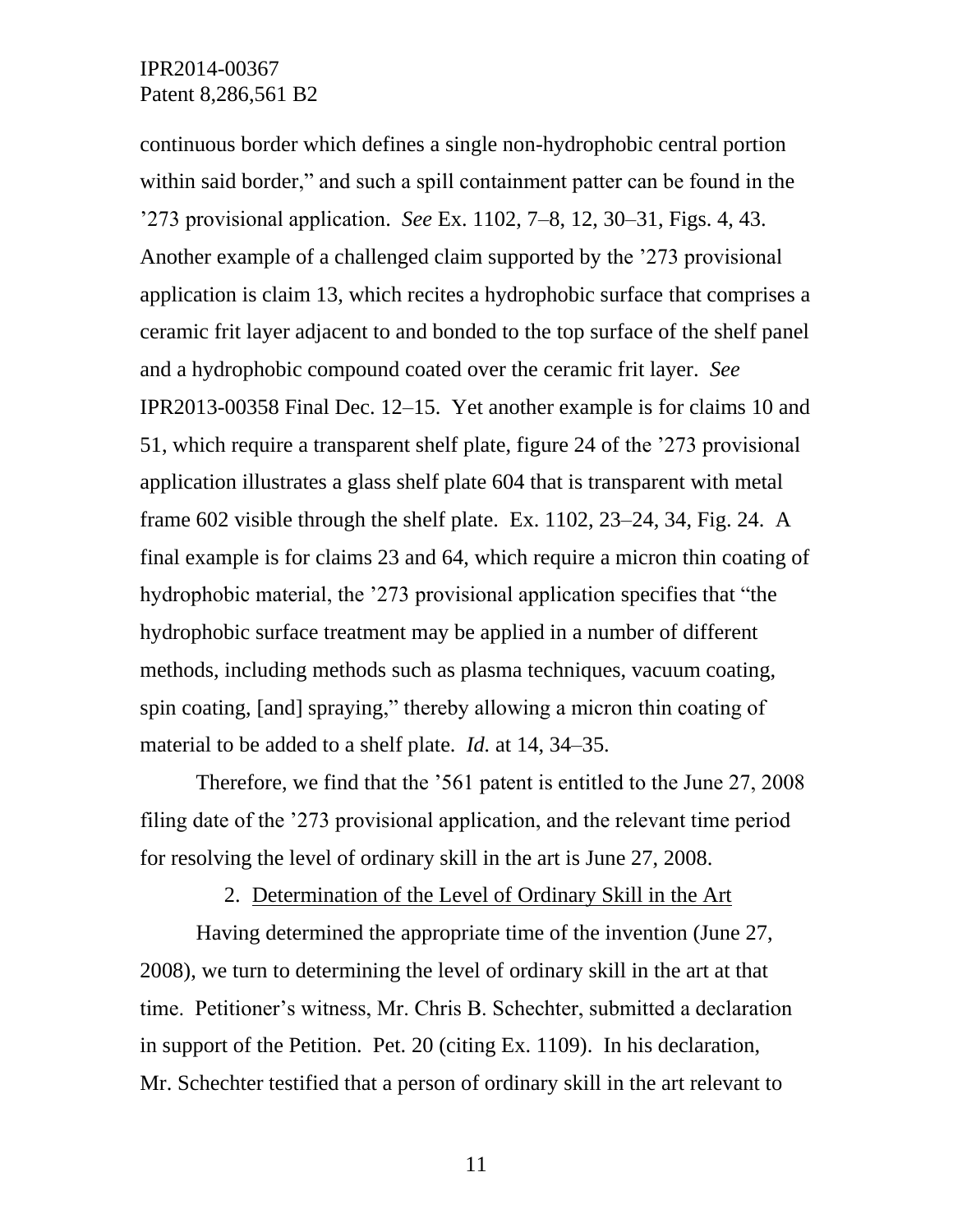the '561 patent "would have at least a Bachelor's degree in mechanical engineering and at least *four years of experience in the spill-proof shelf assembly industry*, or equivalent education and training." Ex. 1109 ¶ 5 (emphasis added). In related IPR2013-00358, Mr. Schechter also submitted a declaration in support of Petitioner's petition, in which he testified that a person of ordinary skill in the art relevant to the '561 patent "would have at least a bachelor's degree in mechanical engineering and at least *four years of experience designing and manufacturing shelf assemblies* or equivalent education and training." *See* IPR2013-00358, Ex. 1010 ¶ 4 (emphasis added). Patent Owner's witness, Mr. Richard Bruce Mills, previously defined a person of ordinary skill in the art relevant to the '561 patent to be a person with "at least an associate's or bachelor's degree and [*three*] *years of experience working with shelf assemblies*," and having familiarity with "encapsulated spill containing refrigerator shelves." *See* IPR2013-00358, Ex. 2022 ¶ 8 (emphasis added). In this *inter partes* review, Mr. Mills adopts the definition of a person of ordinary skill in the art as expressed by the Board in IPR2013-00358. Ex. 2121 ¶ 8 (citing IPR2013-00358 Final Dec. 17).

Based on our review of the '561 patent, the types of problems and solutions described in the '561 patent and cited prior art, and the testimony of the parties' declarants, we conclude that a person of ordinary skill in the art at the time of the claimed invention (i.e., as of June 27, 2008, as discussed above in Section II.C.1) would have had a degree in mechanical engineering or a similar discipline, and at least three years of work experience with refrigerator shelf assemblies. *See, e.g.*, Ex. 1101, 1:16–62 (stating that the '561 patent relates to "shelving which may be adapted for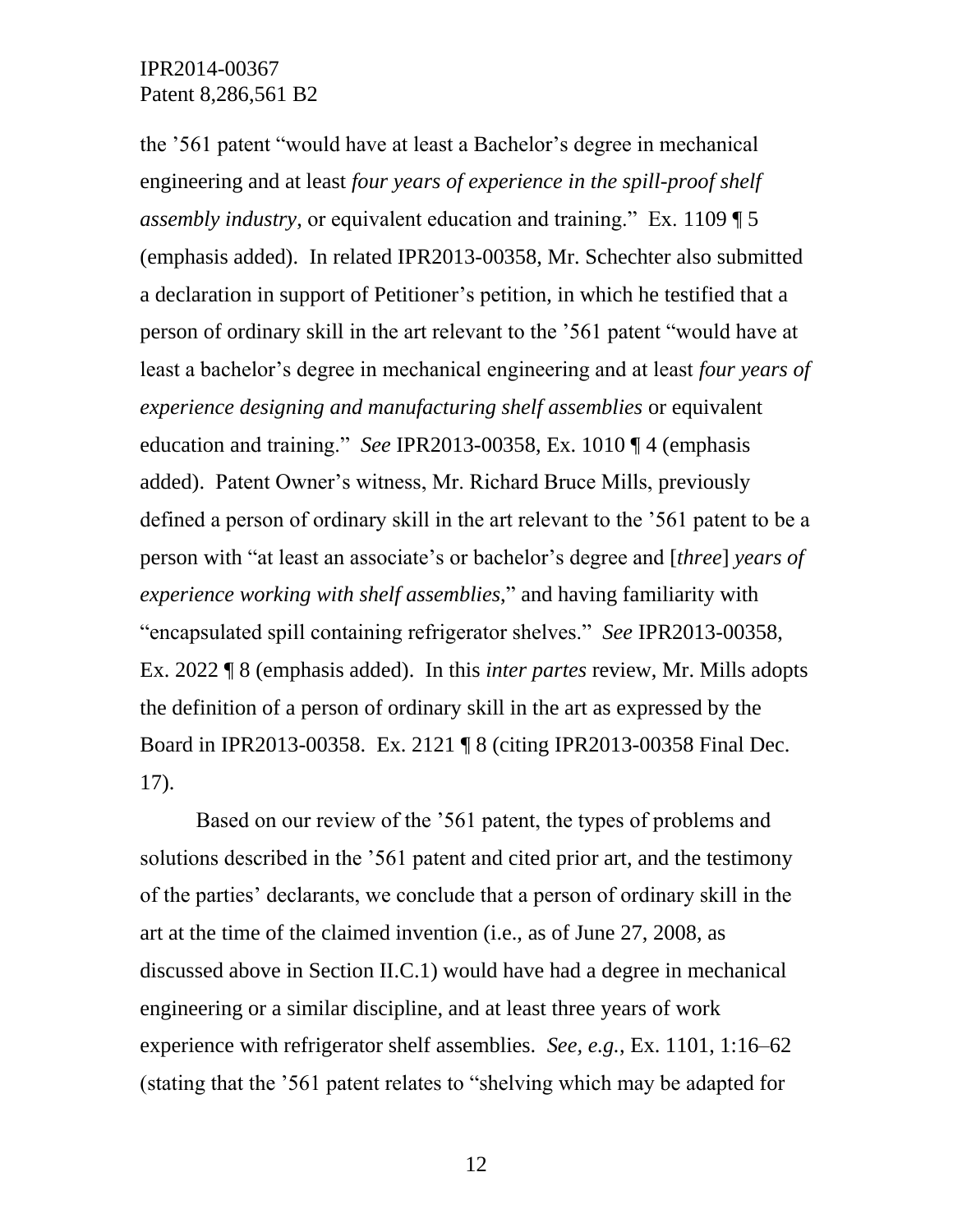$\overline{a}$ 

use with refrigerators," and describing conventional refrigerator shelf assemblies that use plastic molded parts to encapsulate shelves and silicone sealants to form physical spill containment barriers around the perimeter of the refrigerator shelving); Ex. 1109  $\P$  1–3 (describing the background of Mr. Schechter); Ex. 2121 ¶¶ 5–7 (describing the background of Mr. Mills).

Given the stated qualifications of Mr. Mills (Ex. 2121 ¶¶ 5–7 and Ex. 1110, 13:9–24:18), Patent Owner's declarant meets the requirements of this definition. Petitioner's witness, Mr. Schechter, however, does not qualify as a person of ordinary skill in the art. Although Mr. Schechter now testifies that he has a Master's of Science degree in Mechanical Engineering and became a Product Development Engineer for Petitioner in December 2010, his prior declaration states that he began in his position in December 2011, *compare* Ex. 1109 ¶ 1, *with* IPR2013-00358, Ex. 1010 ¶ 1, thus indicating that Mr. Schechter may have had less than two years of experience when he signed his prior declaration on June 14, 2013, IPR2013-00358, Ex. 1010 ¶ 36.<sup>3</sup> Furthermore, Mr. Schechter was not a person of ordinary skill in the art at the time of the invention of the '561 patent (i.e., June 27, 2008). Indeed, at his deposition, Mr. Schechter testified that he does not qualify as one of ordinary skill in the art under the definition in his declaration. Ex. 1121, 26:2–13. Therefore, for these reasons, we accord the testimony of Mr. Schechter regarding the alleged obviousness of the claims less weight.

<sup>&</sup>lt;sup>3</sup> Petitioner argues that the Board "misapprehended" Mr. Schecter's qualifications, and "committed four errors" in doing so, in the final written decision in IPR2013-00358. Reply 9–10. These arguments are improper, as they are directed to facts and determinations made in a *different proceeding*, and a "reply may only respond to arguments raised in the corresponding ... patent owner response" under 37 C.F.R. § 42.23(b). Regardless, though, we disagree with Petitioner's assertions for the reasons stated herein.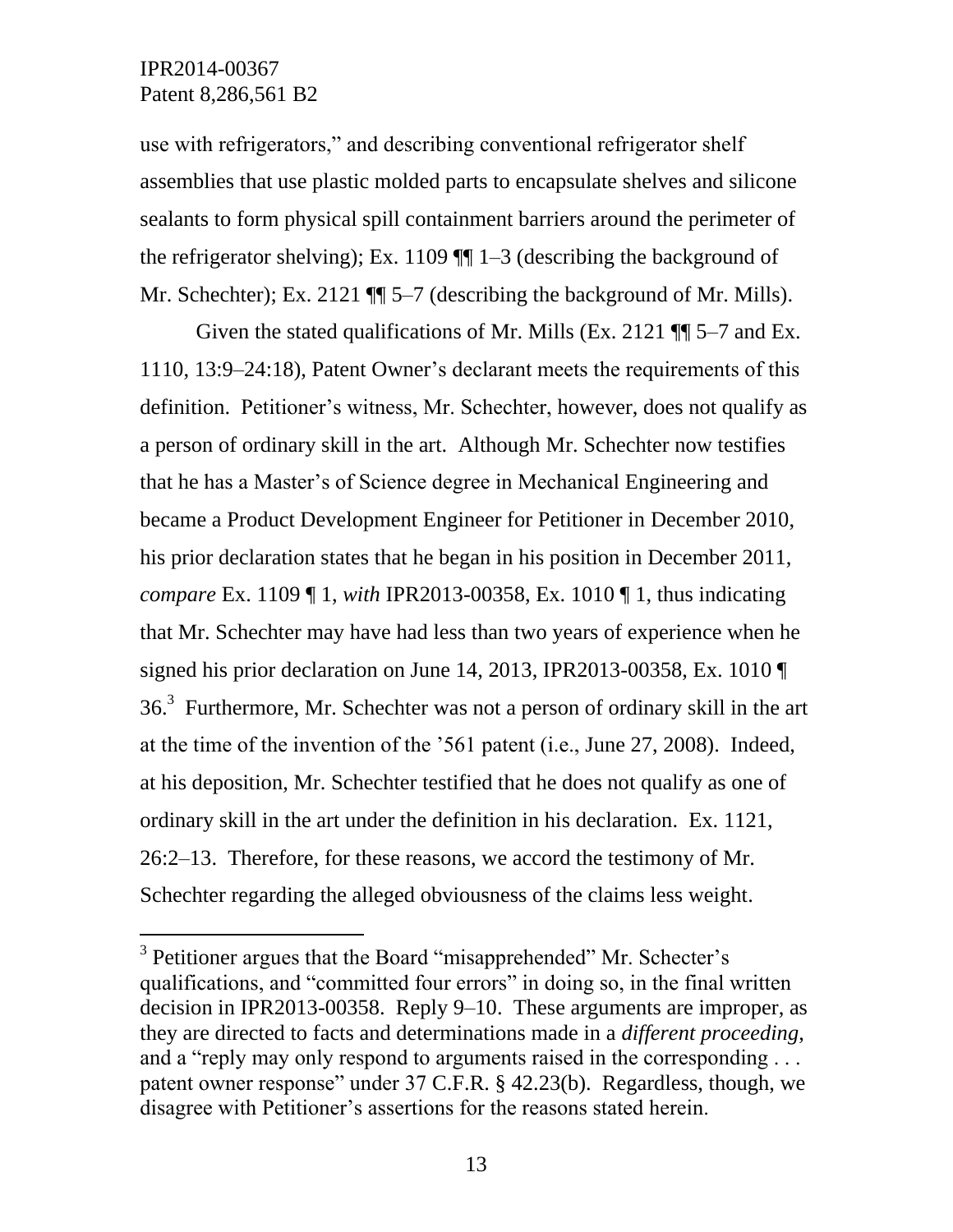# *D. Alleged Obviousness of Claims 2–4, 7–10, 23, 33–40, 42–45, 48–51, and 64 in view of Angros and Picken*

Petitioner alleges that claims 2–4, 7–10, 23, 33–40, 42–45, 48–51, and 64 of the '561 patent are unpatentable under 35 U.S.C. § 103(a) over Angros and Picken. Pet. 49–50. Patent Owner disputes Petitioner's position, arguing that Angros is not analogous art and that a person of ordinary skill in the art would not have had reason to combine the references in the manner proposed by Petitioner. PO Resp. 4–12.

For reasons discussed below, we are persuaded by Patent Owner's arguments. Thus, we determine that Petitioner has not shown by a preponderance of the evidence that claims 2–4, 7–10, 23, 33–40, 42–45, 48– 51, and 64 of the '561 patent are unpatentable as obvious over Angros and Picken.

## 1. Angros's Disclosure

Angros describes an analytic plate, such as a microscope slide or a diagnostic plate, having a containment border for containing a liquid. Ex. 1105, Abst. Angros discloses that the containment border can be a hydrophobic material applied to the plate surface in a bordered pattern to confine liquid that is applied to the plate within the area surrounded by the border. *Id.* at 1:45–48. According to Angros, the hydrophobic containment border "is substantially transparent and is substantially flush with the surface of the slide or plate[,] and [ ] covers only a portion of the surface of the slide or plate." *Id.* at 1:67–2:3. Figure 1A of Angros is reproduced below:

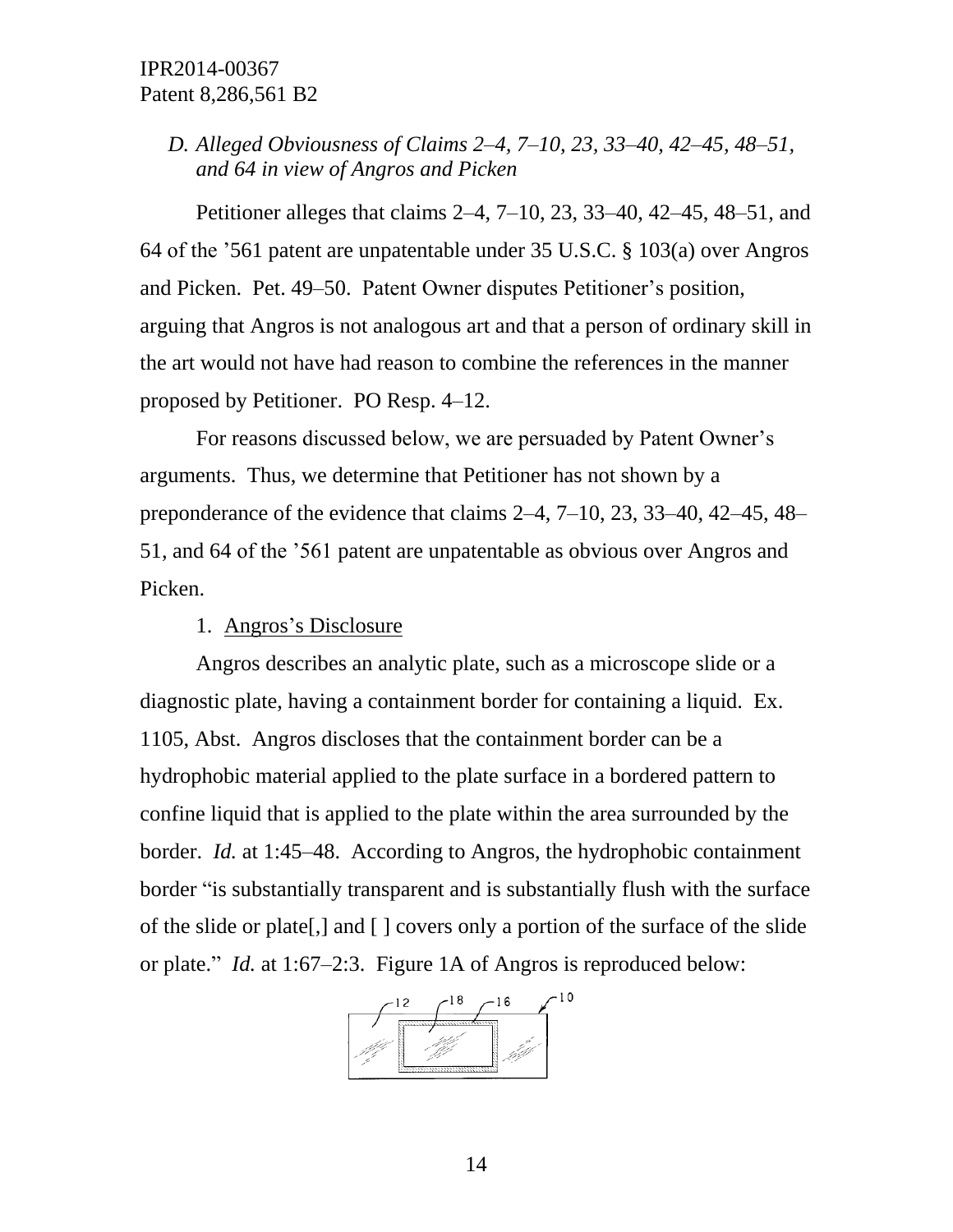Figure 1A illustrates microscope slide 10 with containment border 16. *Id.* at 2:39–45. Containment border 16 surrounds containment area 18 of the upper surface 12 of slide 10, and prevents spreading, leakage, or migration of liquid from containment area 18. *Id.* at 2:49–58. Figure 1B of Angros is reproduced below:



Figure 1B illustrates a side view of an analytic plate with a containment border, top surface 12, and lower surface 14. Angros discloses that "border 16 forms a molecular layer when dry and therefore is substantially flush (level) with the upper surface 12 of the slide 10. The border 16 is[,] therefore[,] not raised above the upper surface 12 to a degree that is visible to the naked eye." Ex. 1105, 3:3–7.

## 2. Picken's Disclosure

Picken describes a shelf assembly for use in a refrigerator. Ex. 1108, Abst. Figure 1 of Picken is reproduced below:



Figure 1 illustrates shelf assembly 10 with generally flat shelf panel 12 and a pair of support rails 16. *Id.* The shelf panel may include a curved, turned, or bent edge on the upper surface of the shelf to limit spillage of liquid over the edge of the shelf panel. *Id.* ¶ 4. Figure 13 of Picken is reproduced below: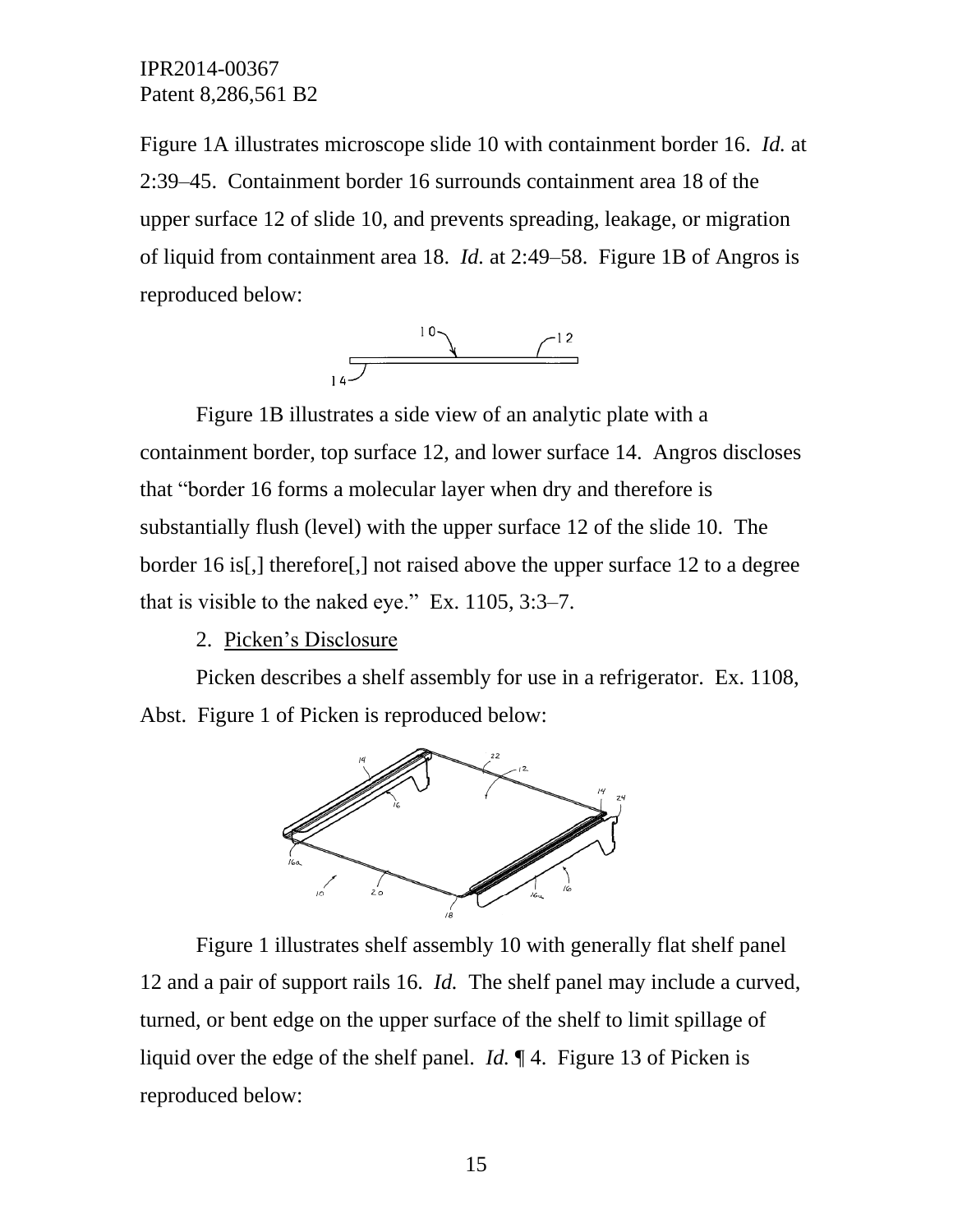

Figure 13 illustrates a shelf panel with forward edge 120 that curves upward to provide a spill-proof edge. *Id.* ¶ 55. An alternative embodiment disclosed by Picken is shown in Figure 17, reproduced below:



Figure 17 illustrates shelf panel 312 that includes an upper form or guard 346—bonded, via adhesive 326, along edge region 314 on upper surface 336 of shelf panel 312—to prevent liquid movement. *Id.* ¶ 57. The shelf panel may include a frit layer<sup>4</sup> on the upper or lower surfaces of the panel. *Id.* ¶¶ 6, 57, 71.

3. Obviousness Analysis

l

The primary dispositive fact Petitioner must establish is that Angros is analogous prior art to the claimed invention. As discussed previously, a reference is considered analogous prior art: (1) if the reference is from the same field of endeavor as the claimed subjected matter, regardless of the problem addressed, or (2) if "the reference still is reasonably pertinent to the particular problem with which the inventor is involved," even though the reference is not within the field of the inventor's endeavor. *Bigio*, 381 F.3d at 1325. In *KSR*, however, the Supreme Court ruled that "any need or

 $4$  A frit layer is a substrate of glass or ceramic material that is placed or printed in a pattern. Ex. 1001, 6:7–13. The material can include finely ground particles. *Id.* at 6:41–59.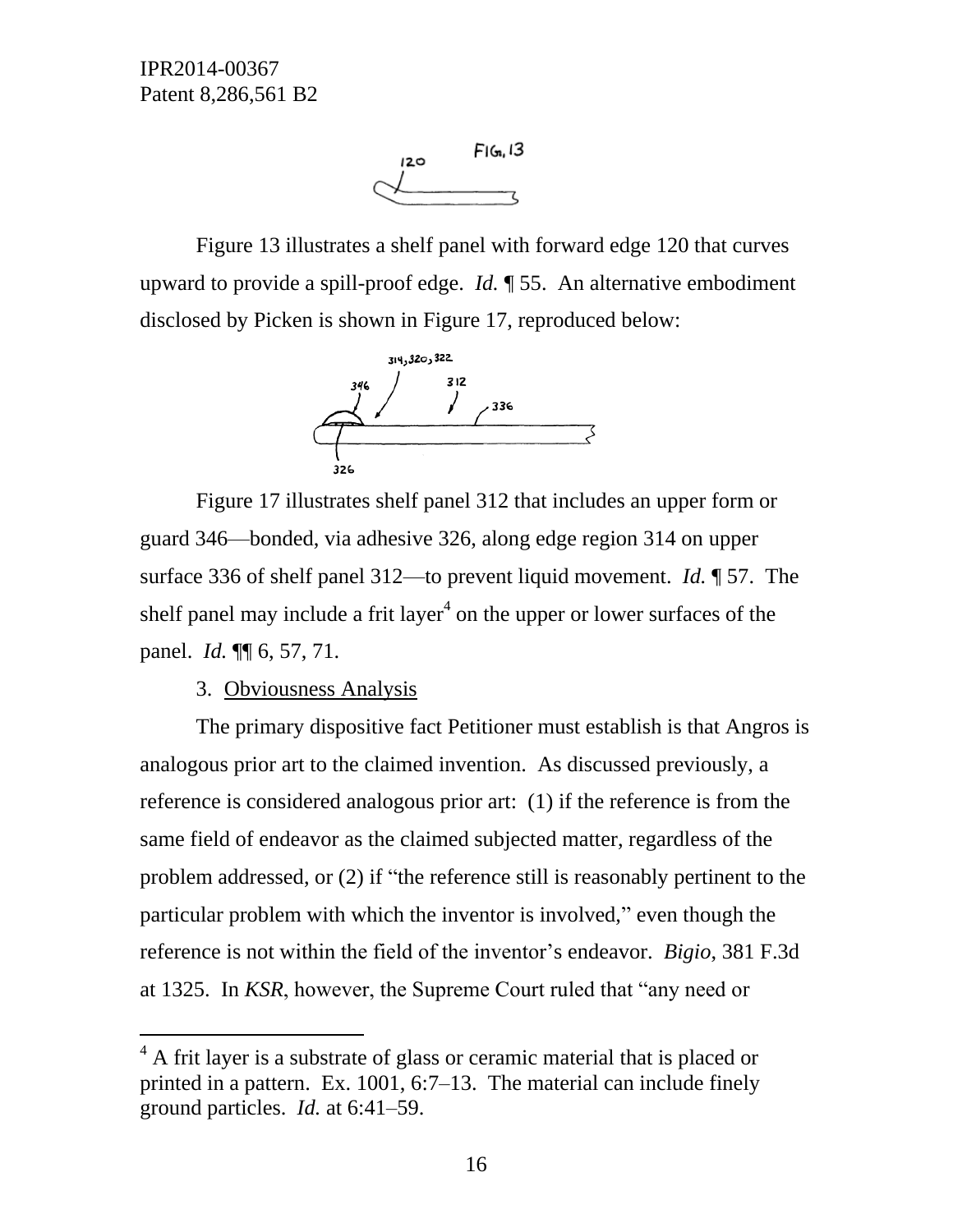problem known in the field of endeavor at the time of invention and addressed by the patent can provide a reason for combining [prior art] elements in the manner claimed." *KSR*, 550 U.S. at 420. Although that holding addressed a slightly different doctrinal aspect of nonobviousness analysis, the bases for the Supreme Court's ruling in *KSR* could apply to the "field of endeavor" prong of the analogous arts test. Moreover, the Federal Circuit has held that *KSR* "directs [courts] to construe the scope of analogous art broadly" based on the statement in *KSR* that "*familiar items may have obvious uses beyond their primary purposes*, and a person of ordinary skill often will be able to fit the teachings of multiple patents together like pieces of a puzzle." *Wyers v. Master Lock Co.*, 616 F.3d 1231, 1238 (Fed. Cir. 2010) (quoting *KSR*, 550 U.S. at 402). Yet, the impact of *KSR* on the analogous arts test must be viewed in light of the fact that our obviousness analysis must avoid reliance upon hindsight and the fact that a prior art reference in a separate field of endeavor will not be analogous art unless it is pertinent to *the entire problem* being solved by the challenged patent. *See Klein*, 647 F.3d at 1348 (emphasis added). Additionally, a reference is only considered reasonably pertinent if it would have logically commended itself to an inventor's attention in considering his or her problem. *See Clay*, 966 F.2d at 659.

The parties do not dispute that Angros's disclosure regarding microscope slides is not in the same "field of endeavor" as the '561 patent, which relates to refrigerator shelves. Pet. 26–27; PO Resp. 6–7; Reply 4–9. Rather, Petitioner contends Angros is analogous art to the claimed invention, because "Angros is reasonably pertinent to the problem faced by the Applicants of the [']561 patent." Pet. 26–27; Tr. 6:12–7:23. Specifically,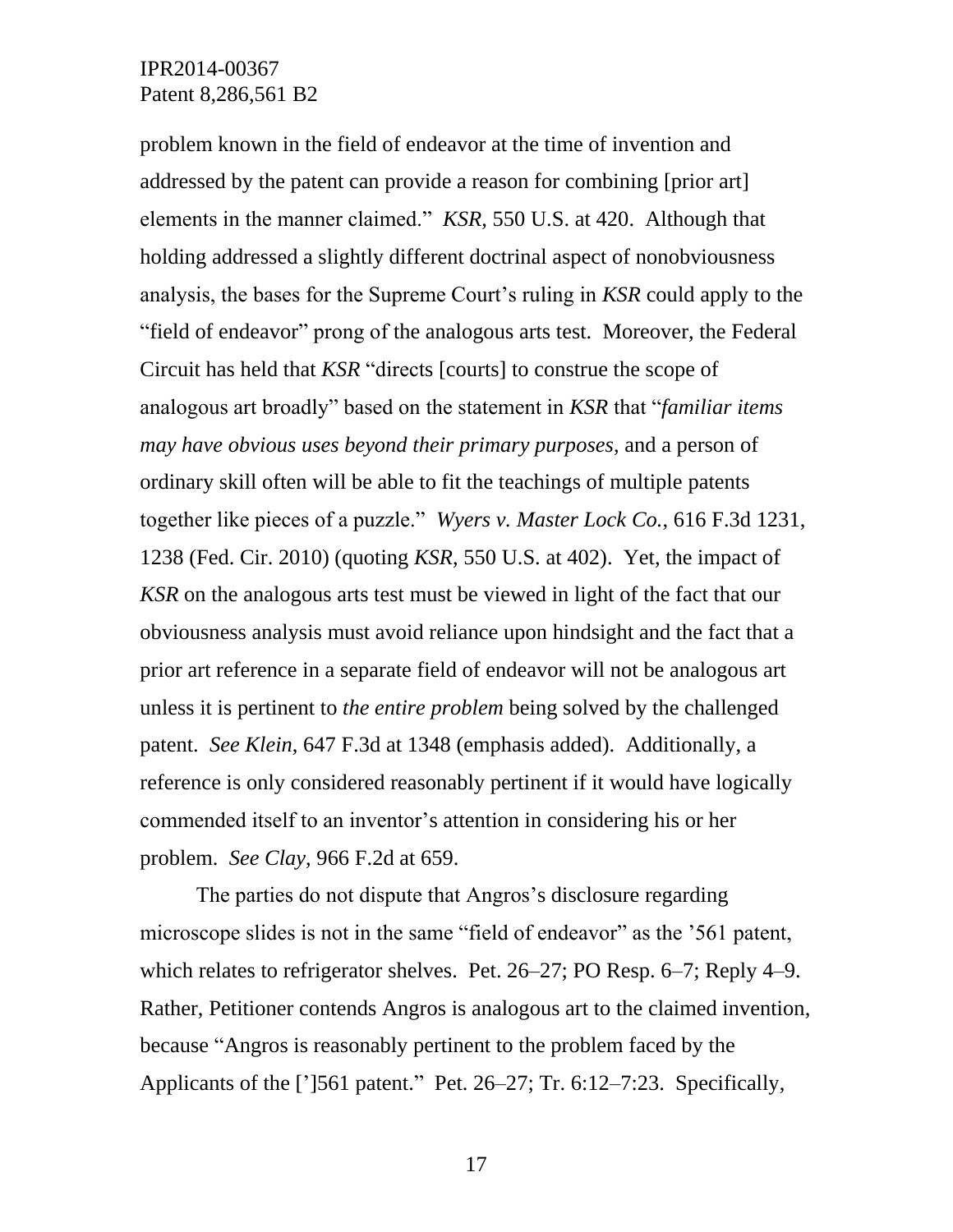Petitioner states that "[t]he problem faced by the Angros inventors was the same as the problem faced by [the applicants of the '561 patent], namely, how to contain a liquid in a predetermined area using a structure that is thin and does not extend significantly above the top surface of the panel." Pet. 26–27.

In IPR2013-00358, the Board found that Angros was not analogous art to claims 1, 13, and 25 of the '561 patent. IPR2013-00358, slip. op. at 31 (Paper 106). The Board specifically held that one of ordinary skill in the art of the '561 patent would not have considered the subject matter of Angros, which deals with microscope slides, to be reasonably pertinent to the problem being addressed by the applicants of the '561 patent in designing refrigerator shelves. *Id.* at 23. Petitioner presently argues that the Board incorrectly concluded in IPR2013-00358 that Angros did not address the same problem as the '561 patent. Reply 5. Petitioner contends the Board's conclusion was premised on flawed analysis that found Angros did not address how to contain an unintentional release of liquid on refrigerator shelves. *Id.* Petitioner further argues that Angros was pertinent to the problem of the '561 patent because one of ordinary skill in the art would have understood that the technology in Angros would have retained liquids, and therefore "spills," on a larger panel like a refrigerator shelf. *Id.*

Patent Owner disputes that Angros is reasonably pertinent to the problem addressed by the claimed invention, because Angros does not teach a "spill containment pattern," does not maximize storage space while containing spills, and would not have been considered in designing refrigerator shelves. PO Resp. 5–6. According to Patent Owner, the problem faced by the inventors of the '561 patent is described by the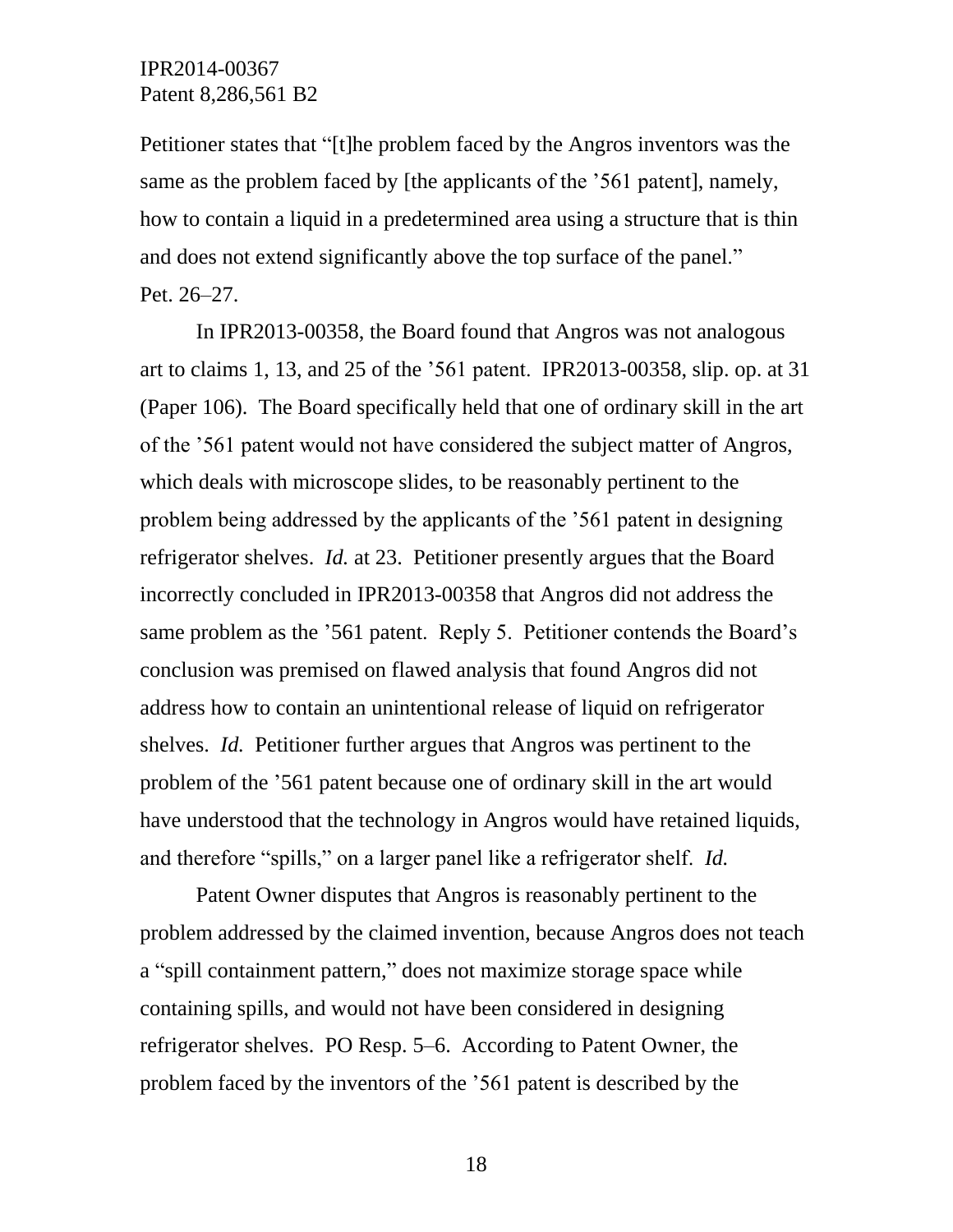testimony of Mr. Mills as well as the disclosure of the '561 patent itself. *See, e.g.*, Ex. 2121 ¶¶ 43–53; Ex. 1101, Abst. ("a method for containing spills on shelving and the like"); 1:24–2:14 (describing prior art shelves and the objects of the disclosed "method for containing spills on shelving and the like"); 11:41–49 ("[C]omponents such as a plastic rim (or even a frame) may be completely unnecessary with the use of the hydrophobic surface 1030 to provide the spill containment feature. As such, the shelf assembly 1020 depicted in FIGS. 3 and 4 maximizes the available useful shelf space since it does not include a plastic rim, a frame, or any other physical barrier or dam extending above the top surface 1023 of the shelf panel 1024 for preventing liquids from spilling off of the shelf panel 1024."); 13:51–56 ("by eliminating the space taken up by plastic encapsulation, sealants, adhesives, or formed lips, ridges, physical barriers, and dams, the relative amount of usable shelf space is increased, i.e., maximized, on the top surface 1023 of the shelf panel 1024 in accordance with the preferred embodiments described herein").

Patent Owner argues that Angros had a significantly different purpose and related to a significantly different problem than the '561 patent. PO Resp. 9 (citing Ex. 2121 ¶¶ 43–53). Mr. Mills, a former employee of Whirlpool Corporation and witness for Patent Owner, testified:

the hydrophobic border in Angros is *not* being used to contain spills or to otherwise provide a spill resistant barrier. Instead, Angros's border is being used to hold a very small, preselected specimen, which is intentionally placed in a small, defined location under carefully controlled conditions, so as to allow microscopic examination of the specimen. The liquid samples described by Angros are not the result of a spill. They are purposely "placed upon" a slide at a specific location – the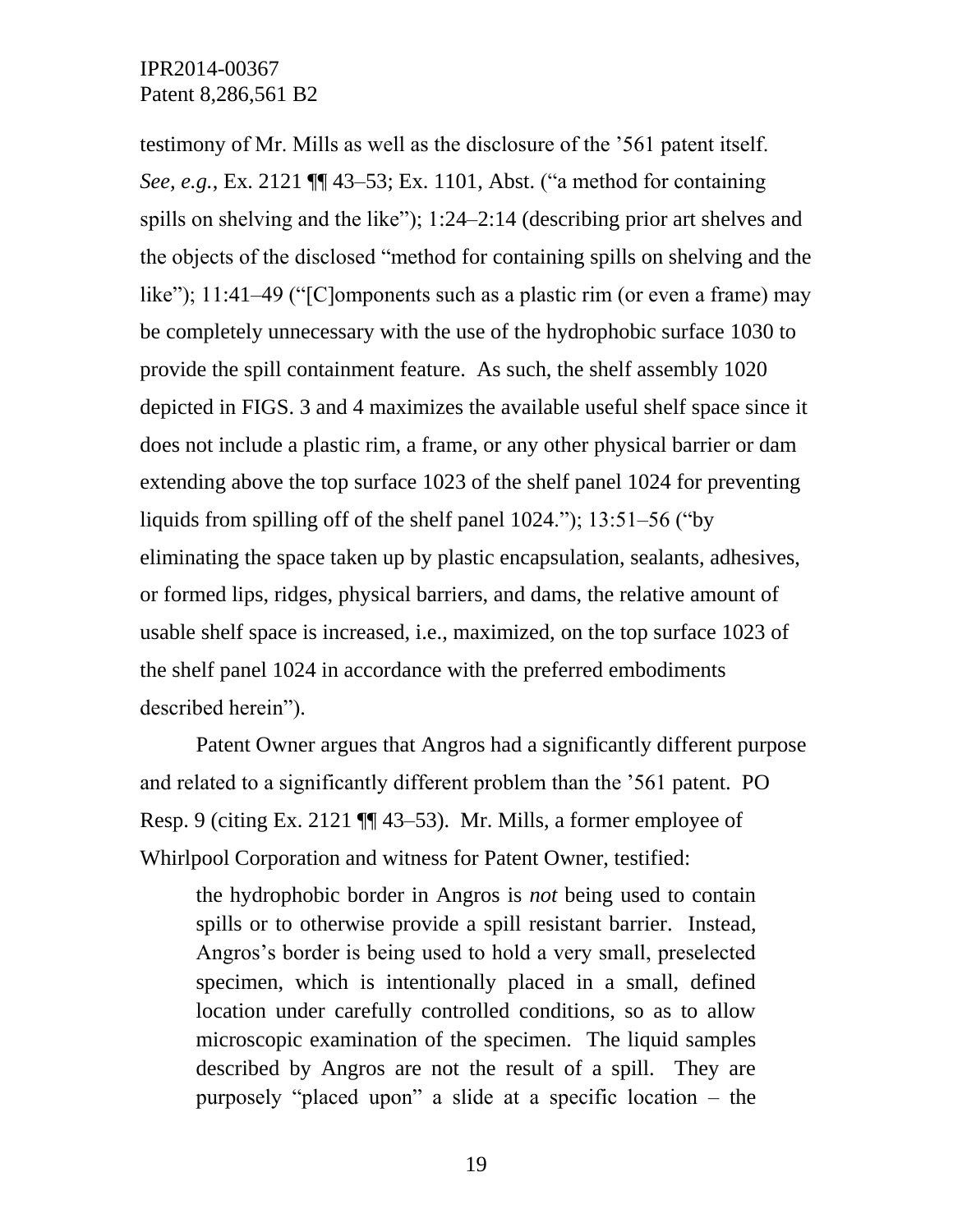holding area of the slide.

#### Ex. 2122 ¶ 45.

We agree with Patent Owner's characterization of the problem faced by the inventors of the '561 patent, which is supported by the testimony of Mr. Mills and the disclosure of the '561 patent. Therefore, we determine that the hydrophobic spill-containment perimeter on refrigerator shelves of the '561 patent is designed to contain liquid and maximize available storage space while otherwise avoiding or minimizing the disadvantages in prior art encapsulated shelves. *See* PO Resp. 9–10 (citing Ex. 2121 ¶ 44).

Petitioner, however, contends that the scope of the problem addressed by the '561 patent should be dictated by the scope of the term "spill." Reply 4. According to Petitioner, "spill" should be construed broadly as "the release of liquid onto a surface" thereby encompassing both accidentally released liquid and intentionally placed liquid. *Id.* Petitioner argues that such a broad construction of "spill" necessarily leads to the conclusion that Angros is analogous art because it addresses the exact problem addressed by the '561 patent, namely, liquid containment. *Id.* Petitioner offers testimony from John P. Driver, one of the named inventors of the '561 patent, to counter Patent Owner's argument and to support its own position that Angros was pertinent to the problem addressed by the challenged claims. Reply 8; Tr. 6:6–7:23; Ex. 1143, 48:23–51:8, 170:23– 172:25. Petitioner specifically states that Mr. Driver confirms Angros is analogous art to the '561 patent. Tr. 6:6–7:23. According to Petitioner, Mr. Driver "intentionally poured liquid on shelf panels that were smaller than refrigerator shelves" in order to demonstrate the technology embodied by the '561 patent. Reply 8; Tr. 6:24–25. Petitioner reasons that Mr. Driver's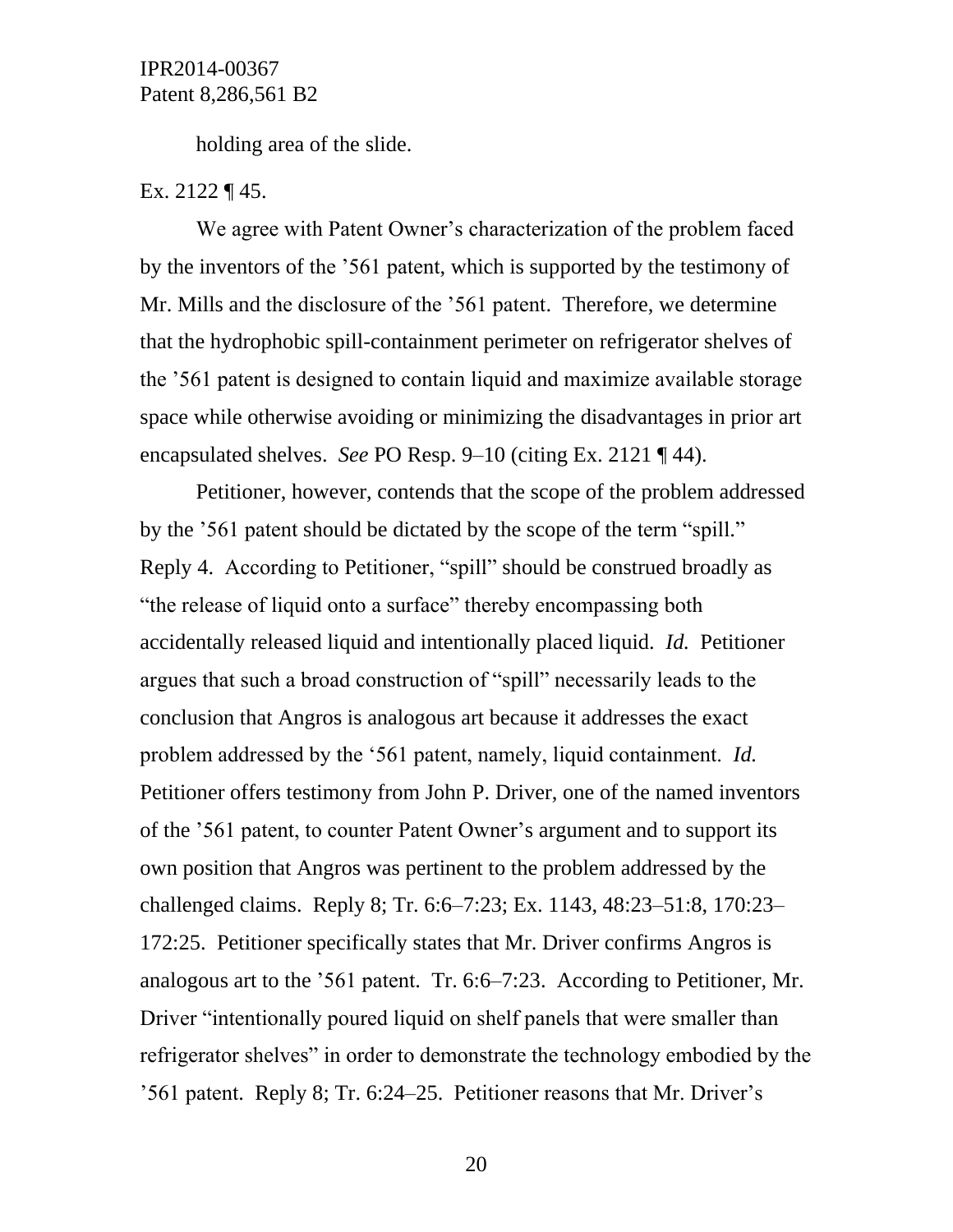demonstrations "confirmed that intentional spills onto small shelf panels were representative, simulated, unintentional spills on refrigerator shelves," thus, indicating that what is at issue in this case is liquid retention and not spill retention. Tr. 7:8–15.

Petitioner's argument is unpersuasive, regardless of how the term "spill" is construed, because Petitioner's argument fails to address sufficiently the full scope of the problem pertinent to the inventors of the '561 patent of how to contain liquids (whether accidentally spilled or intentionally placed) in a predetermined area while maximizing the available storage space on a shelf and while otherwise avoiding or minimizing the disadvantages in prior art encapsulated shelves. *See* PO Resp. 9–10 (citing Ex. 2121 ¶ 44). Petitioner contends that "[t]o be analogous prior art, ... a reference does not have to address every problem addressed by the claimed technology or provide every benefit ultimately provided by the technology." Reply 8 (citing *Sci. Plastic Prods., Inc. v. Biotage AB*, 766 F.3d 1355, 1358– 59 (Fed. Cir. 2014)). Petitioner's contention, however, is at odds with the Federal Circuit's holding in *Klein*, which found that a prior art reference in a separate field of endeavor will not be analogous art unless it is pertinent to *the entire problem* being solved by the challenged patent. *See Klein*, 647 F.3d at 1348.

In *Klein*, the Federal Circuit sided with the patent applicant and rejected the Office's obviousness conclusions, holding that *none* of the five prior art references by the examiner could be considered "analogous art." *Id.* at 1352. Klein's patent application was directed toward a device for measuring and mixing sugar and water for bird feeders, because ornithologists had discovered that different species of birds prefer different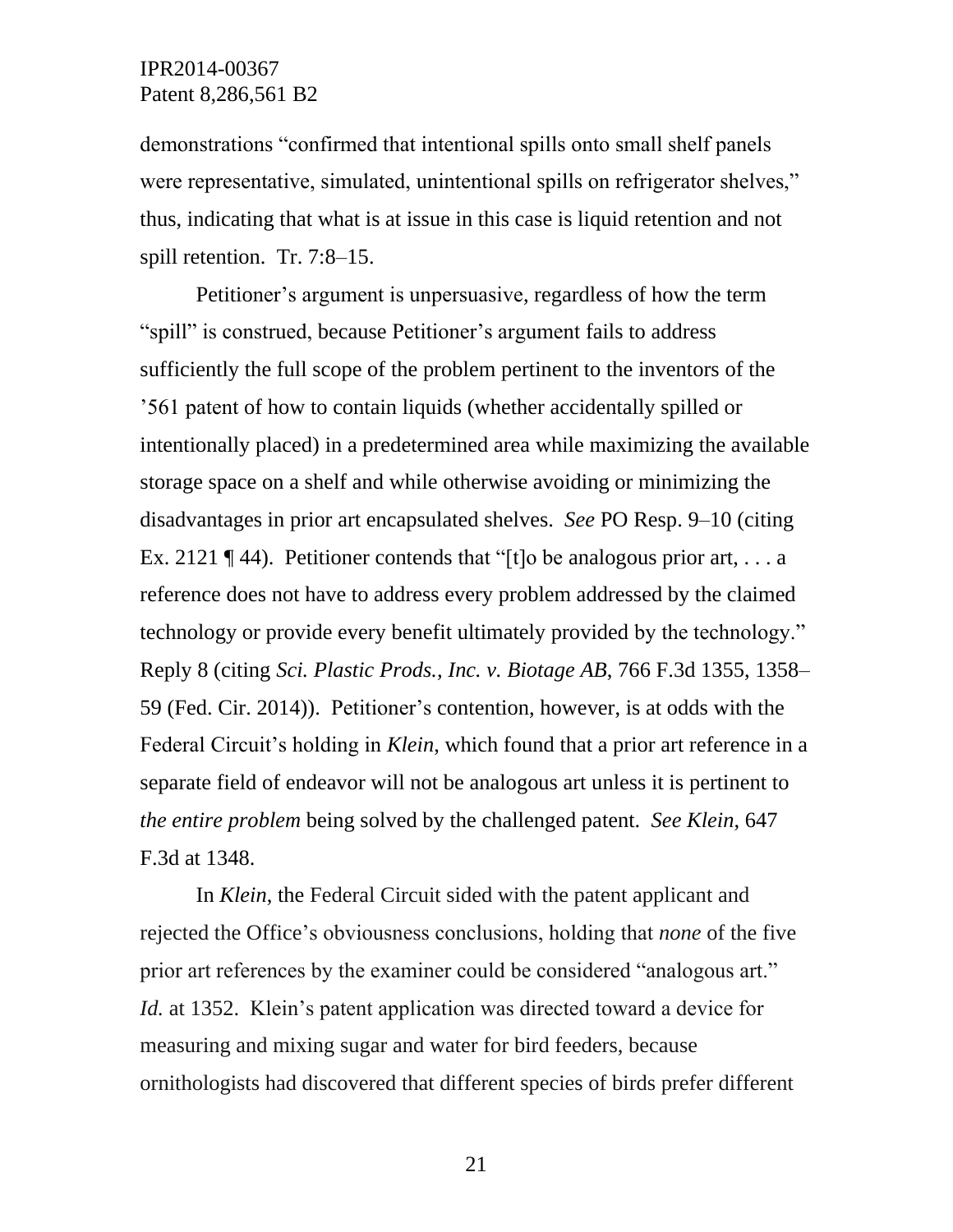sugar-water ratios. *Id.* at 1345. One embodiment of Klein's device looked like a measuring cup with a movable divider that separates the space into an area for sugar and another area for water. *Id.* (depicting Figs. 1, 2A, 2B of Klein's application). The placement of the divider was set according to the bird species being fed. *Id.* With the divider in place, sugar and water could then be added to their respective areas. *Id.* The proper ratio was guaranteed so long as water and sugar were added to the same level or "line of sight." *Id.* In the application, Klein admitted that the ratios for the various species were known in the prior art. *Id.* Based on that admission, the Examiner issued five separate obviousness rejections — each using a different prior art reference in combination with the admitted ratios. *Id.* at 1346–47. Three of the references disclosed containers with movable dividers used to separate solid items such as screws or bolts. *Id.* at 1348–50. In determining that those references were non-analogous, the court considered the problem being solved by Klein and found that "[a]n inventor considering the problem of 'making a nectar feeder with a movable divider to prepare different ratios of sugar and water for different animals,' would not have been motivated to consider any of these references when making his invention, particularly since none of these three references shows a partitioned container that is adapted to receive water or contain it long enough to be able to prepare different ratios in the different compartments." *Id.* at 1350–51. Given the analysis and holding in *Klein*, we are unpersuaded by Petitioner's position, because even if a reference is pertinent to some aspect of the patentee's problem (e.g., a moveable divider), the reference still would fail the analogous art test if it is not related to the problem as a whole.

We also disagree with Petitioner's assertion that prior art like Angros,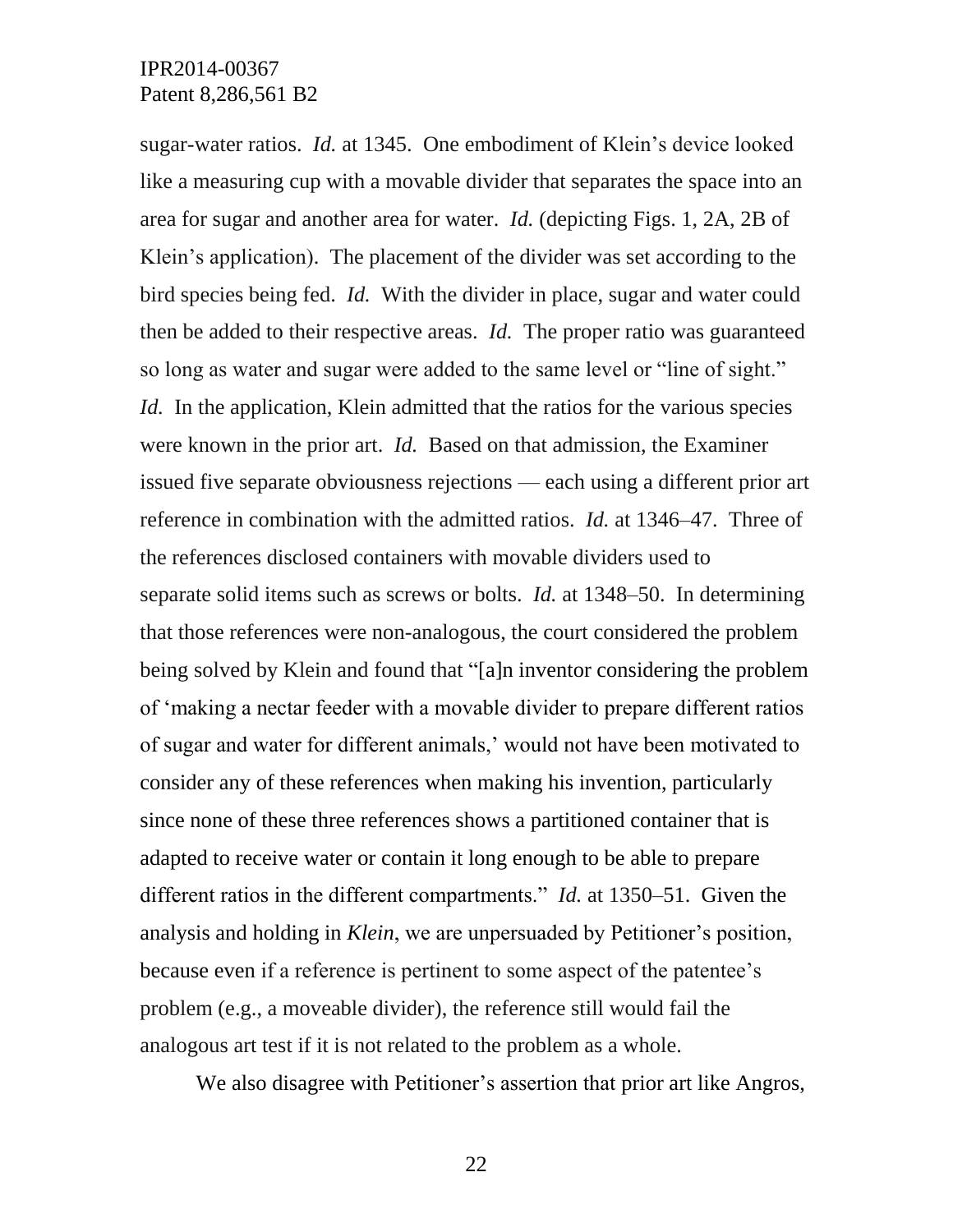which involves intentionally pouring liquid onto a small surface, is analogous to the '561 patent simply because the named inventors *tested* their shelves by intentionally pouring liquid onto them. *See* Reply 7–8; Tr. 8:10– 14:8, 23:23–26:7. First, Petitioner does not cite any legal authority for this proposition. Indeed, the analogous art inquiry requires that we determine whether a reference is reasonably pertinent to the particular problem faced by the inventor, not whether a reference is reasonably pertinent to how the inventor chose to test his or her invention. *See Bigio*, 381 F.3d at 1325; *Clay*, 966 F.2d at 659. Second, what the inventor actually knew or did to test his invention has no bearing on the obviousness analysis. *See Standard Oil Co. v. Am. Cyanamid Co.,* 774 F.2d 448, 454 (Fed. Cir. 1985) (holding "[t]he issue of obviousness is determined entirely with reference to a *hypothetical* 'person having ordinary skill in the art.' It is only that hypothetical person who is presumed to be aware of all the pertinent prior art. *The actual inventor's skill is irrelevant to the inquiry*, and this is for a very important reason. The statutory emphasis is on a person of *ordinary* skill.") (second emphasis added). Lastly, the '561 patent draws a clear distinction between containing "spills" (e.g., from an overturned soda can) and "pouring" liquid on a surface merely to "illustrate the concepts of liquid spillage" or test a shelf to see how much liquid it can contain. *See, e.g.*, Ex. 1101, 1:23–62, 10:30–42, 11:28–40, 20:7–30. Thus, Petitioner's arguments regarding testing are not persuasive.

We find that regardless of the construction of the term "spill," Petitioner has not carried its burden to show that Angros is analogous art, because Petitioner has not shown Angros to be pertinent to the entire problem faced by the inventors of the '561 patent.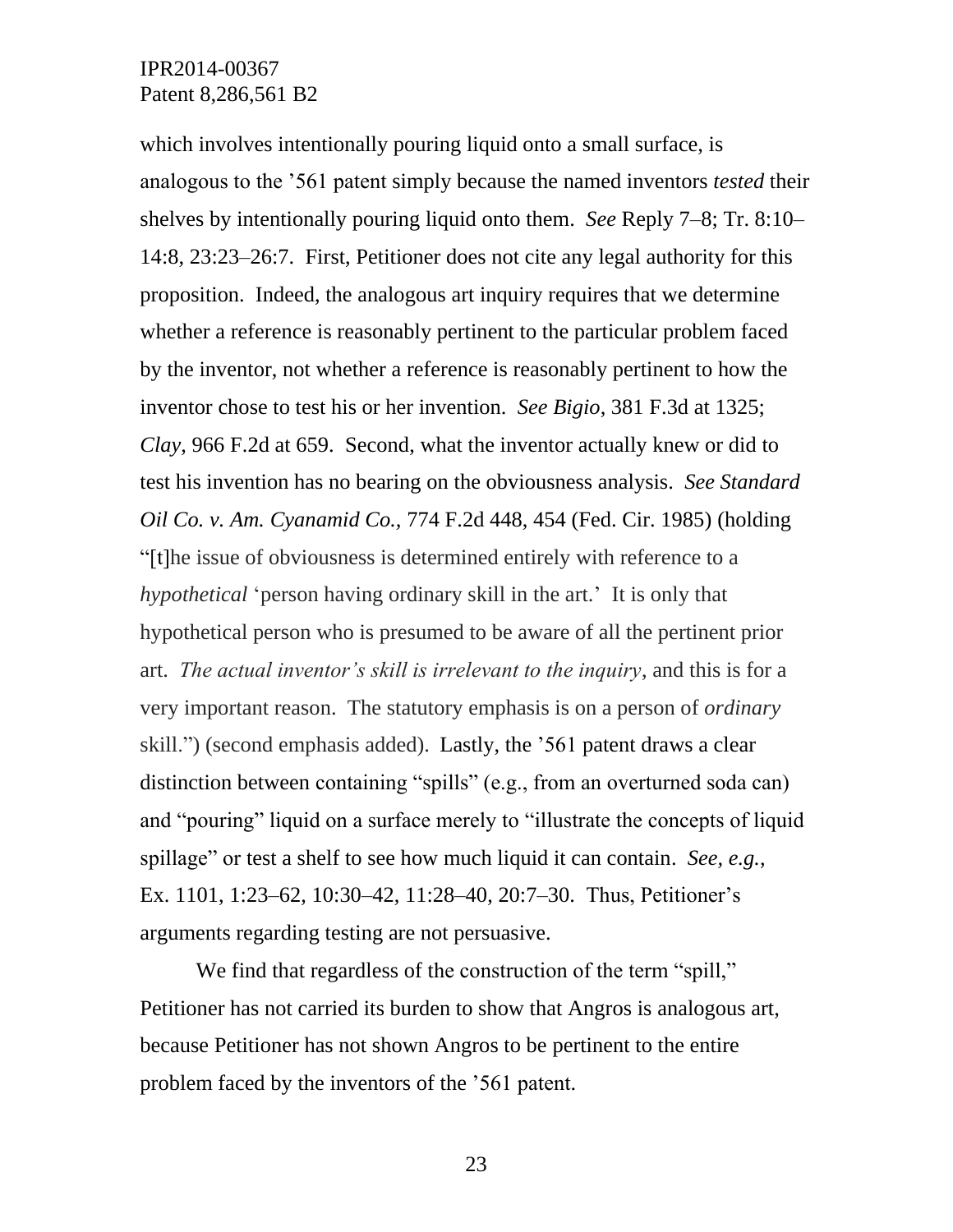Patent Owner also disputes that Angros is analogous art to the claimed invention, arguing that a person having ordinary skill in the art of the '561 patent would not have considered Angros' microscope slides when developing a spill-containing shelf for refrigerators, freezers, pantries, etc. PO Resp. 7–9; Ex. 2121 ¶¶ 40, 42–53. According to Patent Owner's declarant, Mr. Mills, a person of ordinary skill in the art of the '561 patent would not have been familiar with microscope slides and would not have considered them a design resource. Ex. 2121 ¶ 42.

Mr. Schechter, an employee of, and witness for, Petitioner, corroborates the testimony of Mr. Mills. Ex. 1121, 79:4–113:2. Mr. Schechter testified that during the course of his work for Petitioner, he familiarized himself with the state of the art by reviewing "patents focused primarily on the consumer appliance industry" (*id.* at 78:19–79:15) and occasionally reviewed technical publications, technical data sheets, and manuals for production equipment (*id.* at 79:16–81:1). Mr. Schechter, however, testified that microscope slides are not something he was familiar with nor are they something he uses in his work for Petitioner, and could not recall any instance where he reviewed patents or publications (other than Angros) related to microscopes. PO Resp. 9 (citing Ex. 1121, 112:12– 113:2). In fact, Mr. Schechter testified he did not find Angros during a prior art search; rather, it was given to him by legal counsel. Ex. 1121, 92:1–4. We credit the testimony of both Mr. Schechter and Mr. Mills on this point.

Unlike Patent Owner's citation to Mr. Mills' testimony, Petitioner does not cite any testimony (from Mr. Driver, Mr. Schechter, or otherwise) stating that Angros is analogous art to the '561 patent or explaining why that would be the case. *See* PO Resp. 2–3, 22–23. Rather, Petitioner argues that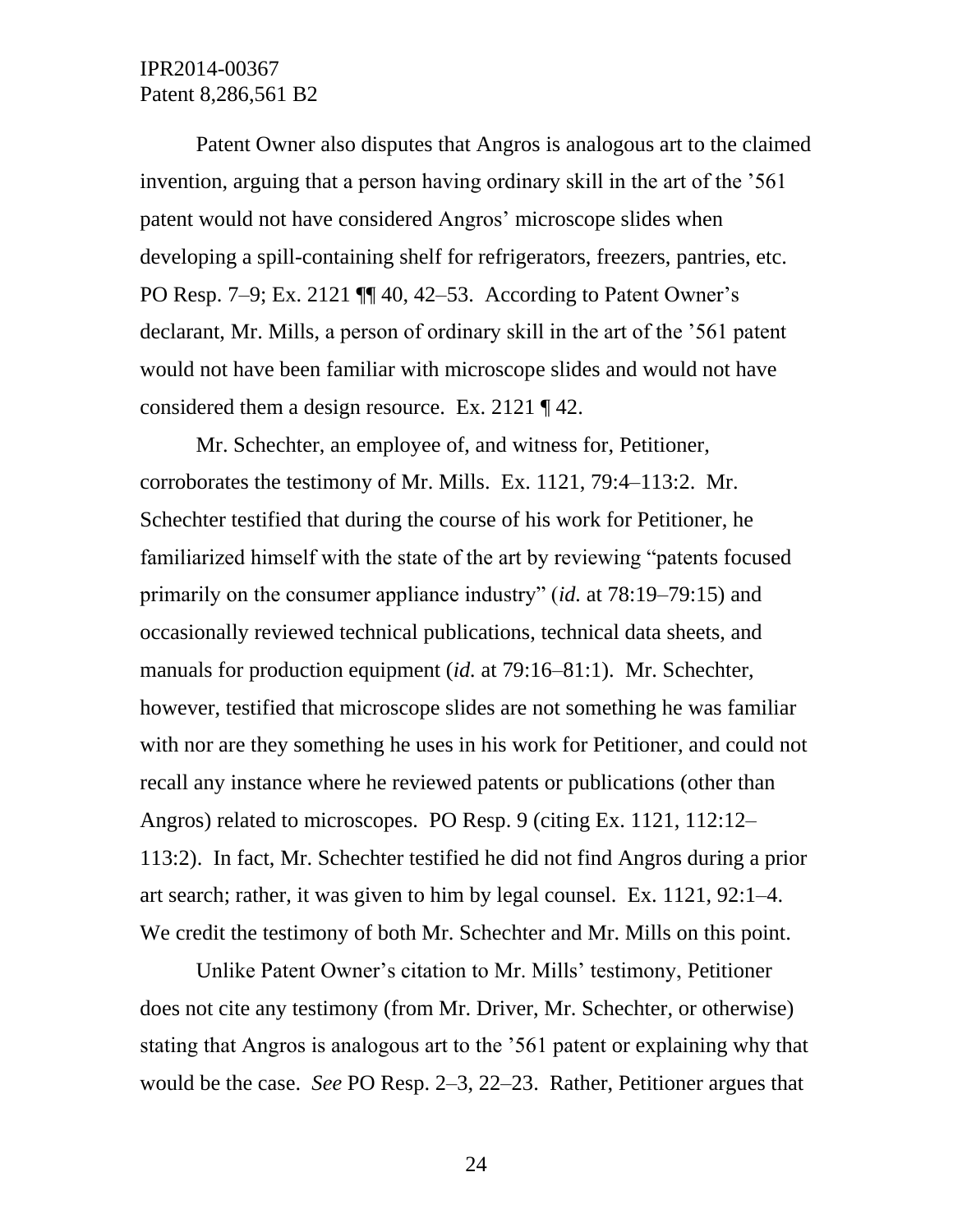the technology in Angros worked in exactly the same way as the technology in the '561 patent (Reply 4–5) and there was no engineering challenge to one of skill in the art that would have prevented scaling up the Angros technology from microscopes to refrigerator shelves (*id.* at 7–8). According to Petitioner, a person of ordinary skill in the art would have recognized that the liquid retention technology in Angros would have applications beyond microscopes. *Id.* at 5 (citing *KSR,* 550 U.S. at 420–21).

We find Petitioner's arguments to be unpersuasive because Petitioner fails to address how the containment of miniscule amounts of liquid on a microscope slide as disclosed in Angros logically would have commended itself to the inventor's attention in considering the problem addressed by the '561 patent. *See Clay,* 966 F.2d at 658–59 (to be considered reasonably pertinent, prior art must "logically commend" itself to an inventor's attention in considering the problem addressed by the challenged patent). The fact that microscope slides theoretically could be scaled up to have a larger size (*see* Reply 8) does not explain sufficiently why or how a skilled artisan would have recognized that Angros would have applications in designing refrigerator shelves that maximized shelf space and avoided problems with prior art shelves. The Supreme Court in *KSR,* 550 U.S. at 420, stated that "familiar items may have obvious uses beyond their primary purposes*,* and in many cases a person of ordinary skill will be able to fit the teachings of multiple patents together like pieces of a puzzle." Yet, the burden is on Petitioner in this proceeding to demonstrate by a preponderance of the evidence that the microscope slides in Angros would qualify as a familiar item to an inventor addressing liquid retention and space maximization on refrigerator shelves. We determine that Petitioner has not carried its burden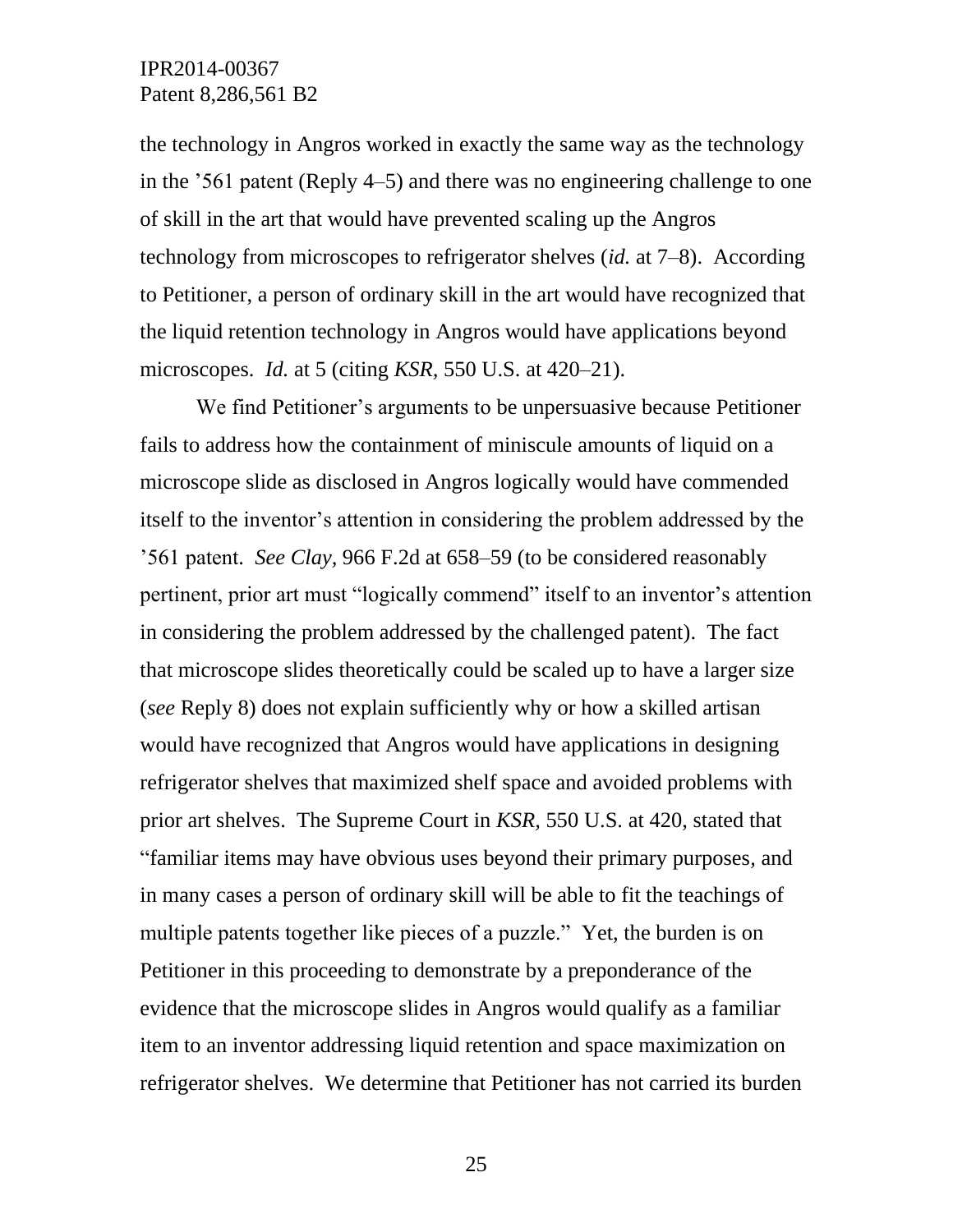on this issue.

Therefore, based on the evidence of record, we are persuaded that one of ordinary skill in the art of the '561 patent would not have considered the subject matter of Angros, which deals with microscope slides, to be reasonably pertinent to the problem being addressed by the applicants of the '561 patent in designing refrigerator shelves. Accordingly, we determine Petitioner has not shown Angros to be prior art under 35 U.S.C. § 103.

In addition, even if Angros did qualify as prior art, Petitioner has not shown that the combination of Angros with Picken would have rendered claims 2–4, 7–10, 23, 33–40, 42–45, 48–51, and 64 of the '561 patent obvious. Petitioner argues it would have been obvious to one of skill in the art to modify the shelf panel, as taught by Picken, with the hydrophobic liquid containment barrier, as taught by Angros, because "[t]he application of the spill-containment border of Angros to the shelf assembly of Picken is nothing more than the predictable use of prior art elements according to their established functions." Pet. 49–50 (citing *KSR*, 550 U.S. at 417). According to Petitioner, merely substituting one element (e.g., guard 346 of Picken) for another element known in the field (hydrophobic containment border of Angros) would have been obvious to one of skill in the art and it would have been expected to yield predictable results. *Id.*

We are not persuaded by Petitioner's argument that the application of Angros' spill-containment border is merely the predictable use of prior art elements, because we do not find Angros to be analogous art to Picken. Although it may be obvious for one of skill in the art to "[make a] simple substitution of one known element for another" (*KSR*, 550 U.S. at 417), the element must be familiar or known to the person of ordinary skill in the art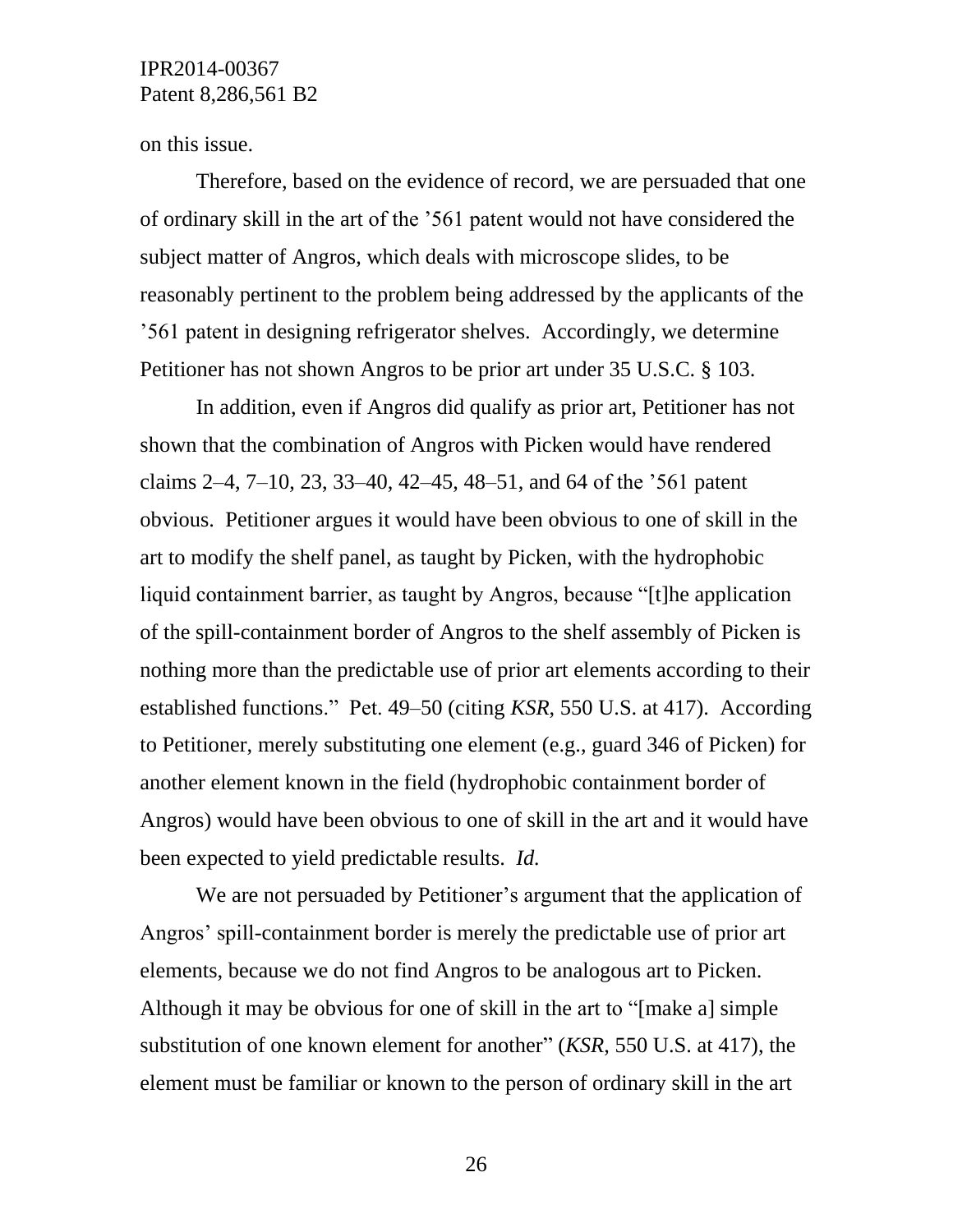to be used in the substitution. Based on the testimony of record, we do not find that a person of ordinary skill in the art of the '561 patent would have been familiar with items related to microscope slides.

Furthermore, a patent claim "is not proved obvious merely by demonstrating that each of its elements was, independently, known in the prior art." *KSR*, 550 U.S. at 401. "Rather, obviousness requires the additional showing that a person of ordinary skill at the time of the invention would have selected and combined those prior art elements in the normal course of research and development to yield the claimed invention." *Unigene Labs., Inc. v. Apotex, Inc.*, 655 F.3d 1352, 1360 (Fed. Cir. 2011) (citing *KSR*, 550 U.S. at 421). For an obviousness analysis, "it can be important to identify a reason that would have prompted a person of ordinary skill in the relevant field to combine the elements in the way the claimed new invention does." *KSR*, 550 U.S. at 419. In that regard, Mr. Schechter, witness for Petitioner, testified that Angros and Picken were known in the art and that one of ordinary skill in the art would have been motivated to combine the teachings of the prior art so as to make a design that (i) was more simple or clean or aesthetically pleasing and (ii) had a less obtrusive hydrophobic barrier. Ex. 1121, 180:12–183:23; Ex. 1109 ¶ 31; Ex. 1010 ¶ 28. He then concluded that one of ordinary skill would know how to substitute the spill-contain border in Angros for the plastic guard in Picken. Ex. 1109 ¶ 36.

Mr. Schechter, however, does not explain sufficiently why a person of ordinary skill in the art would look to the field of microscope slides to find a hydrophobic coating to act as a less obtrusive spill containment border in place of the plastic rim in Picken. Mr. Schechter's testimony is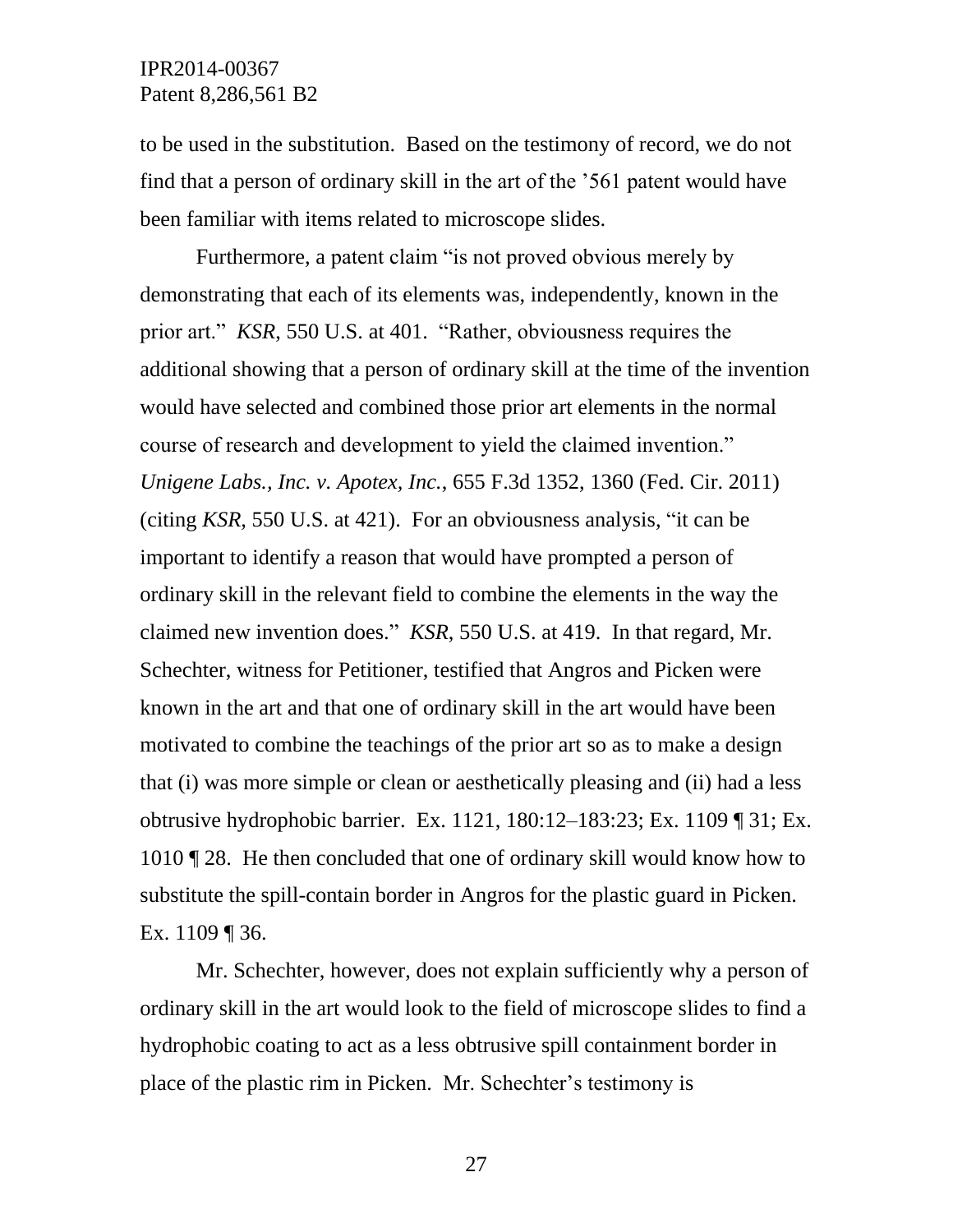impermissible hindsight; he opined that all of the elements of the claims disparately existed in the prior art, but fails to provide sufficient reason for why one of ordinary skill in the art at the time of filing would have combined these references. *See, e.g*., *[InTouch Techs., Inc. v. VGO](https://a.next.westlaw.com/Document/Id5fc2d64d79c11e390d4edf60ce7d742/View/FullText.html?listSource=Search&navigationPath=Search%2fv3%2fsearch%2fresults%2fnavigation%2fi0ad604060000014717c534f884606773%3fNav%3dCASE%26fragmentIdentifier%3dId5fc2d64d79c11e390d4edf60ce7d742%26startIndex%3d1%26contextData%3d%2528sc.Search%2529%26transitionType%3dSearchItem&list=CASE&rank=10&listPageSource=dc11b883e16b42df515147960271f429&originationContext=docHeader&contextData=(sc.Search)&transitionType=Document)  [Commc'ns, Inc](https://a.next.westlaw.com/Document/Id5fc2d64d79c11e390d4edf60ce7d742/View/FullText.html?listSource=Search&navigationPath=Search%2fv3%2fsearch%2fresults%2fnavigation%2fi0ad604060000014717c534f884606773%3fNav%3dCASE%26fragmentIdentifier%3dId5fc2d64d79c11e390d4edf60ce7d742%26startIndex%3d1%26contextData%3d%2528sc.Search%2529%26transitionType%3dSearchItem&list=CASE&rank=10&listPageSource=dc11b883e16b42df515147960271f429&originationContext=docHeader&contextData=(sc.Search)&transitionType=Document)*., 751 F.3d 1327, 1348–49 (Fed. Cir. 2014) (holding expert testimony to be impermissible hindsight for failing to explaining what reason or motivation one of ordinary skill in the art at the time of the invention would have had to place the prior art together).

In an obviousness determination, we must avoid analyzing the prior art through the prism of hindsight. Instead, we must "cast the mind back to the time the invention was made (often as here many years), to occupy the mind of one skilled in the art who is presented only with the references, and who is normally guided by the then–accepted wisdom in the art." *W.L. Gore & Assoc., Inc. v. Garlock, Inc*., 721 F.2d 1540, 1553 (Fed. Cir. 1983). Petitioner attempts to imbue one of ordinary skill in the art with knowledge of the claimed invention, when no prior art reference or references of record convey or suggest that knowledge. Rather, Petitioner's argument that Angros is analogous art and that Angros is combinable with Picken appears to be premised on Petitioner's knowledge of the '561 patent disclosure.

Petitioner bears the burden of showing by a preponderance of evidence that the asserted prior art references are analogous art and otherwise combinable. On the record before us, we find that Petitioner has not shown that Angros qualifies as prior art under 35 U.S.C. § 103 or that, even if it did, it renders the claims unpatentable in combination with Picken. Therefore, we conclude Petitioner has not demonstrated by a preponderance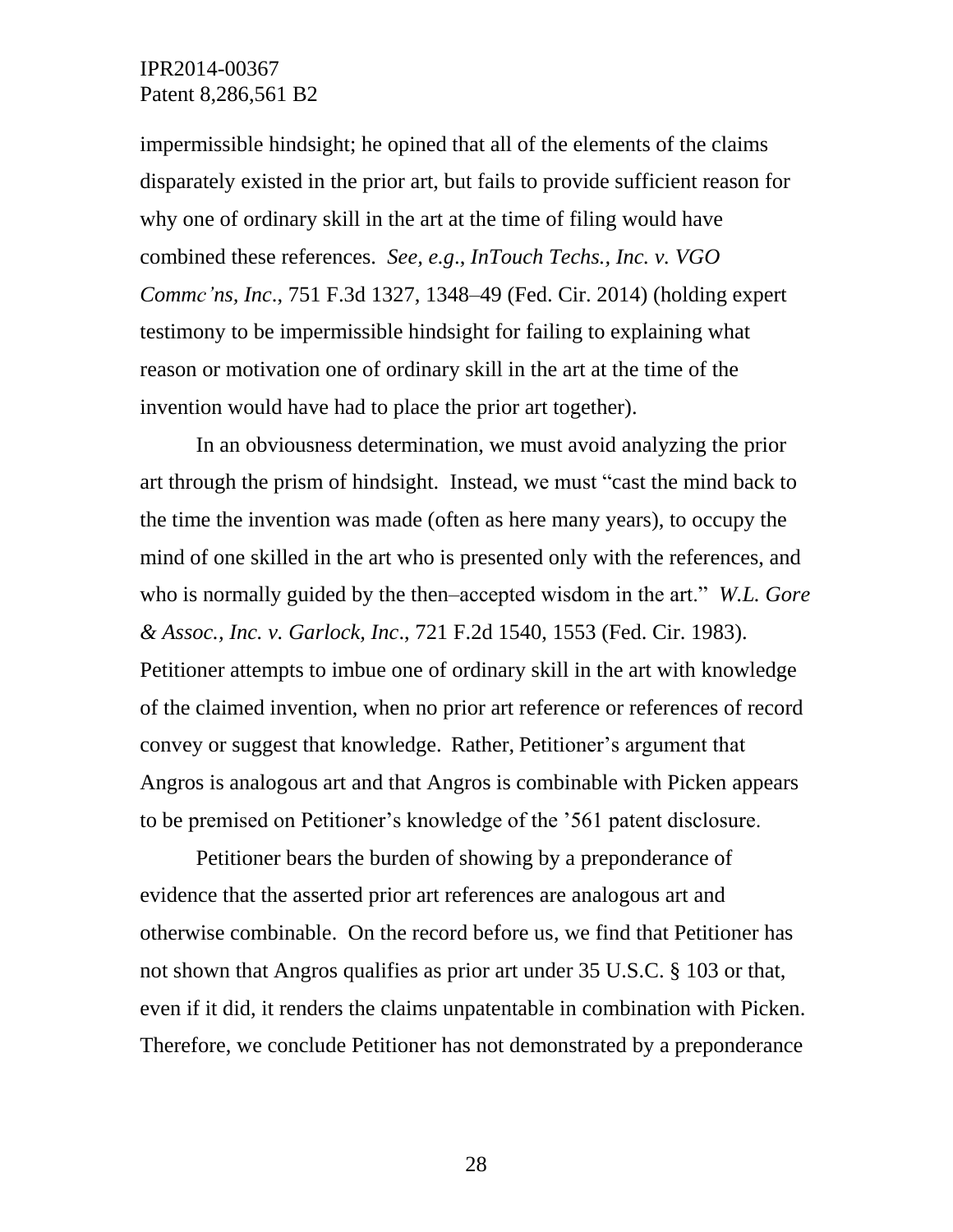of evidence that claims 2–4, 7–10, 23, 33–40, 42–45, 48–51, and 64 of the '561 patent would have been obvious in view of Angros and Picken.

*E. Claims 14–18, 22, 26, 27, 29, 30, 54*–*59, and 63 – Alleged Obviousness over Angros, Picken, and Baumann*

Petitioner alleges that claims 14–18, 22, 26, 27, 29, 30, 54–59, and 63 of the '561 patent are unpatentable under 35 U.S.C. § 103(a) over Angros, Picken, and Baumann. Pet. 46–48; Reply 9. Patent Owner disputes this ground, arguing that Angros and Baumann are both non-analogous art to the claimed invention and cannot be used to establish obviousness. PO Resp. 12.

As discussed in Section II.D.3 above, we are persuaded by Patent Owner's reasoning regarding Angros being non-analogous art; thus, Angros cannot be used in combination with other references (including Baumann) to support a showing of obviousness. Therefore, we determine that Petitioner has not shown by a preponderance of the evidence that claims 14–18, 22, 26, 27, 29, 30, 54–59, and 63 of the '561 patent are unpatentable as obvious over Angros, Picken, and Baumann.

1. Baumann's Disclosure

Baumann describes substrates with at least one structured hydrophobic substrate that "provides a good self-cleaning effect." Ex. 1106, 1:9–11. In one embodiment disclosed by Baumann, the substrate is a ceramic material that is coated with "a composition containing a material producing a glass flux such as a glass frit and structure-forming particles" and that, when the "substrate" is fired at a certain temperature, the glass flux is made hydrophobic. *Id.* at 2:32–39. Baumann further discloses a

micro-rough layer [that] is printed by means of a printing paste containing a glass frit which forms a glass flux, and the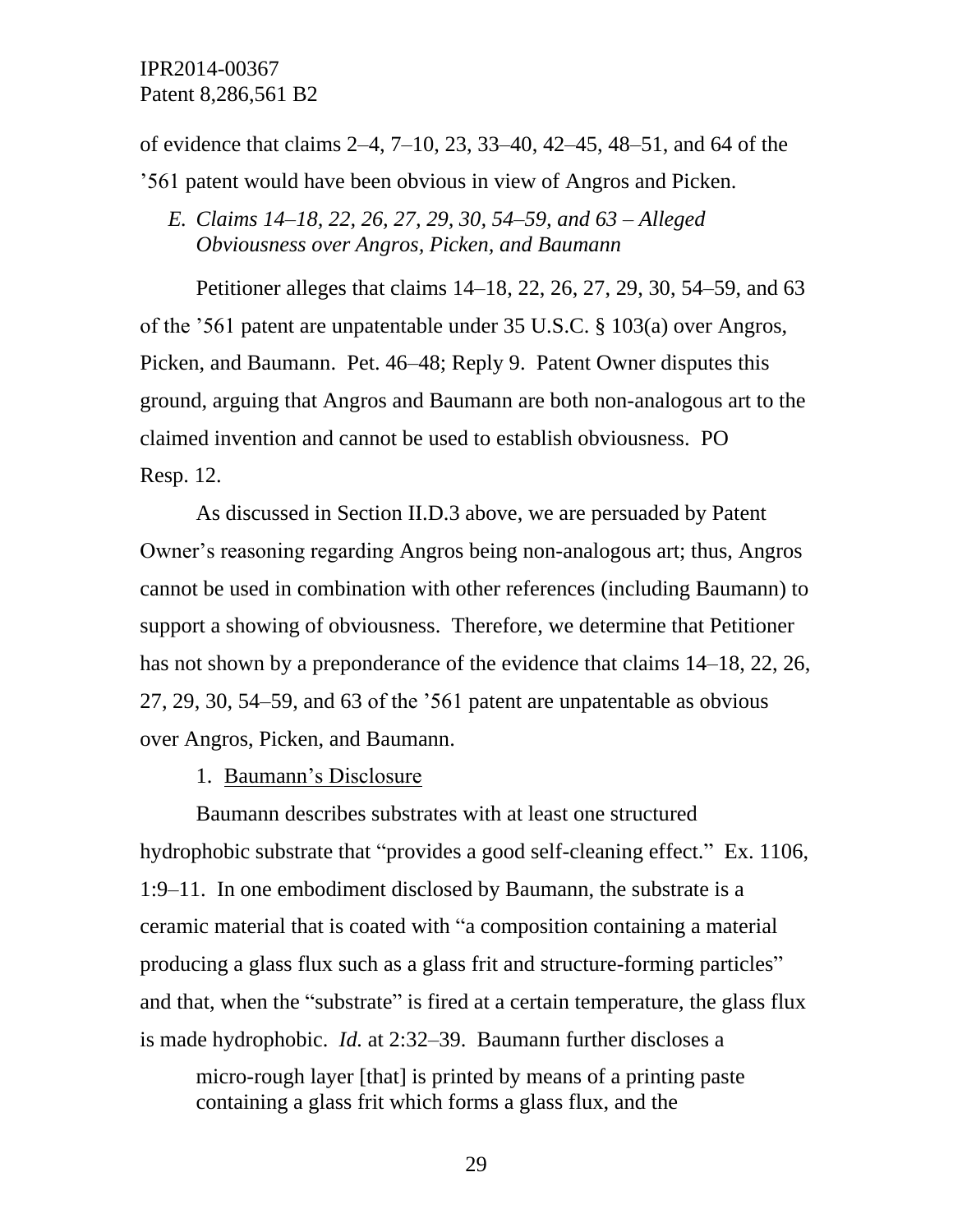structure-forming particles are applied to the still moist printing surface for example by powdering or dripping on, possibly followed by partial pressing of the particles into the printed surface.

*Id.* at 6:1–8. "The substrate thus treated is then burnt and made hydrophobic in a known manner." *Id.* at 6:6–8.

2. Angros's and Picken's Disclosures

The disclosure of Angros and Picken are discussed in detail above in Sections II.D.1. and II.D.2.

3. Analysis

Claims 14–18 and 22 depend directly or indirectly from claim 1, claims 26, 27, 29, and 30 depend directly or indirectly from claim 25, and claims 54–59 and 63 depend from claim 33. In addition to the elements recited in independent claims 1, 25, and 33, dependent claims 14–18, 22, 26, 27, 29, 30, 54–59, and 63 require (a) various configurations of a spill containment pattern, (b) various types of shelf panels, (c) a ceramic frit layer adjacent to and bonded to the top surface of a shelf panel, or (d) a hydrophobic compound coated over the ceramic frit layer.

Petitioner contends that ceramic frits coated with hydrophobic surfaces were well known in the art at the time the '561 patent was filed. Pet. 47. Indeed, the '561 patent cites to Baumann as disclosing a ceramic frit. *See* Ex. 1101, 7:36–41. According to Petitioner, the application of a hydrophobic surface comprising a ceramic frit and a hydrophobic compound, as described in Baumann, to form a spill-containment border, as described in Angros, would be the predictable use of prior art elements according to their established functions. Pet*.* 47 (citing *KSR*, 550 U.S. at 417). Petitioner then contends that, if the border described in Picken was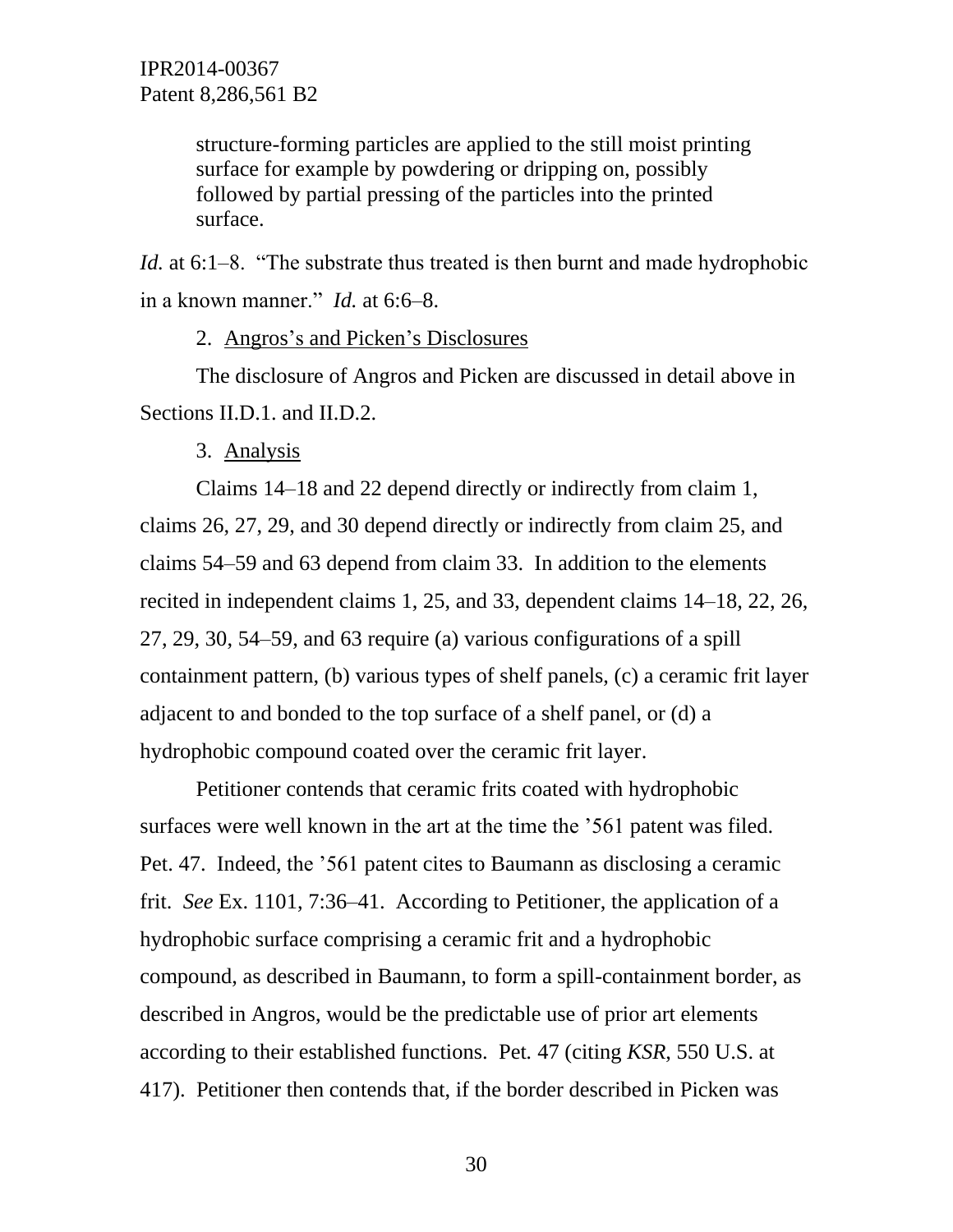substituted with the hydrophobic surfaces described in Baumann, a person of ordinary skill in the art would expect that the shelf assembly of claims 14– 18, 22, 26, 27, 29, 30, 54–59, and 63 would result. Pet. 47–48. Petitioner further contends that Baumann and Angros are analogous art and in combination with Picken would render the challenged claims obvious. Reply 9.

Patent Owner disputes Petitioner's position, asserting that Baumann is non-analogous art that is neither from the same field of endeavor as the '561 patent, nor is it "reasonably pertinent" to the problem faced by the inventors of the '561 patent. PO Resp. 12–15; Ex. 2121 ¶ 57. According to Patent Owner, Baumann is directed to self-cleaning substrates suitable "for glazing vehicles and trains and for glass bricks," as well as "building material such as roof tiles, clinker and floor tiles." *Id.* at 12–13 (citing Ex. 1106, 6:62– 7:3). Thus, Patent Owner concludes Baumann is in a different field of endeavor from the '561 patent, which is directed to refrigerator shelves. PO Resp. 14.

Patent Owner also contends that Baumann is non-analogous art, because it is directed to a much different problem than that faced by the inventors of the '561 patent. *Id.* at 14–15. Specifically, Patent Owner characterizes Baumann as providing a substrate that eliminates water and dirt that may otherwise collect thereon. *Id.* (citing Ex. 2121 ¶ 59–60; Ex. 1106, 2:64–3:1). According to Patent Owner, Baumann's intended objective is directly opposite that of the '561 patent, which is to contain spills, not to eliminate them from the shelf. PO Resp. 14–15.

The hydrophobic coating disclosed in Baumann is designed to coat an entire top surface of an article to create a self-cleaning surface that facilitates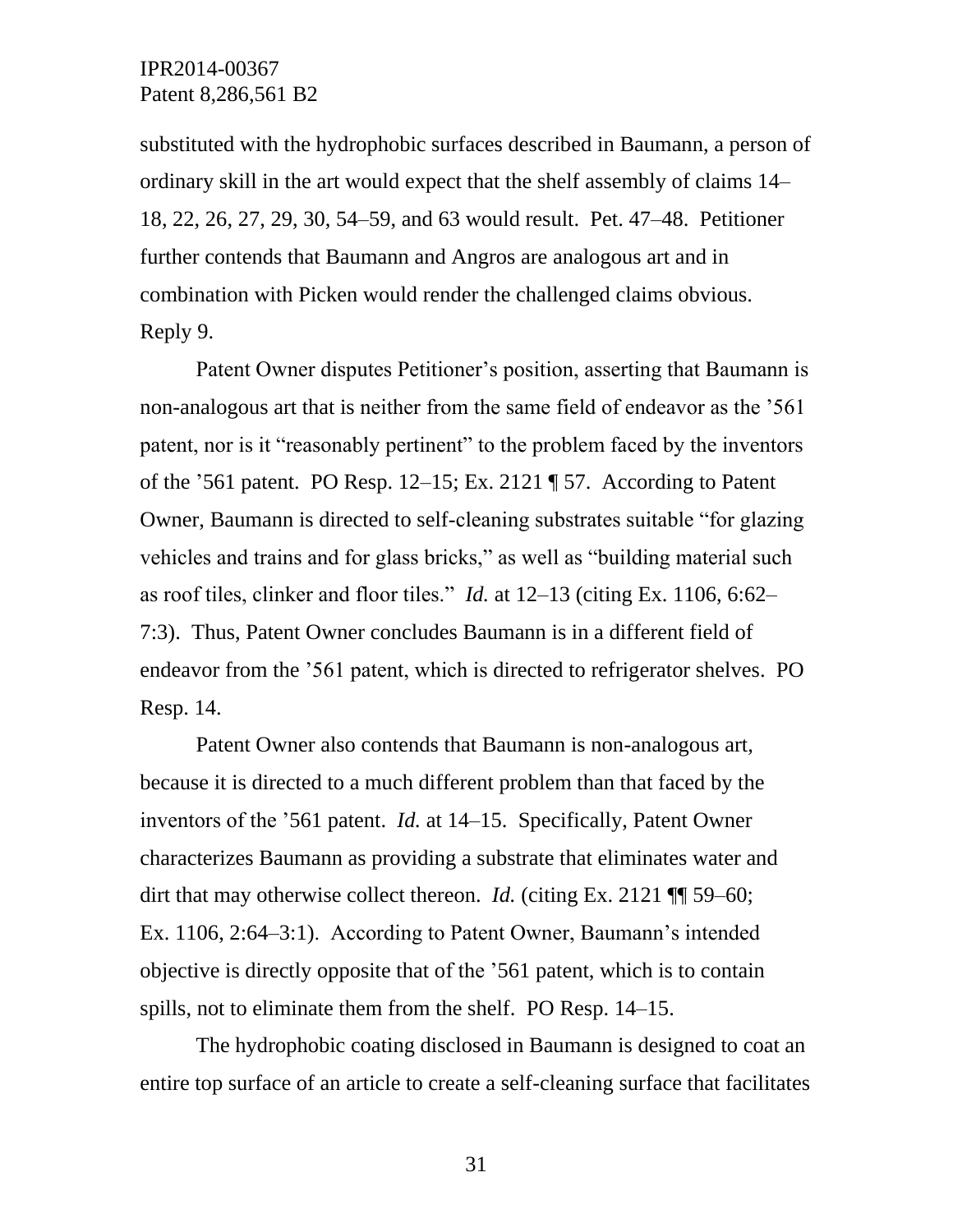liquid run-off. Ex. 1106, 2:64–3:1. Based on the disclosure in Baumann, we conclude that a combination of Picken and Baumann would result in a refrigerator shelf, as disclosed in Picken, with its entire top surface treated with Baumann's self-cleaning coating. Furthermore, the raised form from Picken would remain, because there is no suggestion that the coating of Baumann could perform liquid containment. Thus, we find that a combination of Picken and Baumann lacks a suggestion to create (1) a hydrophobic barrier wherein the majority of the top surface of shelving assembly is not hydrophobic or (2) a generally flat shelf panel having a top surface and a spill containment pattern generally in the plane of the top surface. Therefore, we determine that the only disclosure that Petitioner has identified for a hydrophobic barrier that would not coat the entire top surface of a shelving assembly and that would retain liquid is Angros.

As discussed in detail above, however, we already have concluded that Petitioner has not shown Angros to be reasonably pertinent to the problem addressed by the challenged claims. Such a deficiency defeats Petitioner's obviousness challenge as to claims 14–18, 22, 26, 27, 29, 30, 54–59, and 63 and is not remedied by the combination of Angros, Picken, and Baumann. Therefore, we determine Petitioner has not demonstrated by a preponderance of the evidence that claims 14–18, 22, 26, 27, 29, 30, 54– 59, and 63 of the '561 patent would have been obvious over Angros, Picken, and Baumann.

#### *F. Secondary Considerations of Non-Obviousness*

Patent Owner contends Petitioner has failed to meet its burden of showing unpatentability, because objective indicia of nonobviousness indicate that the claimed subject matter would not have been obvious. PO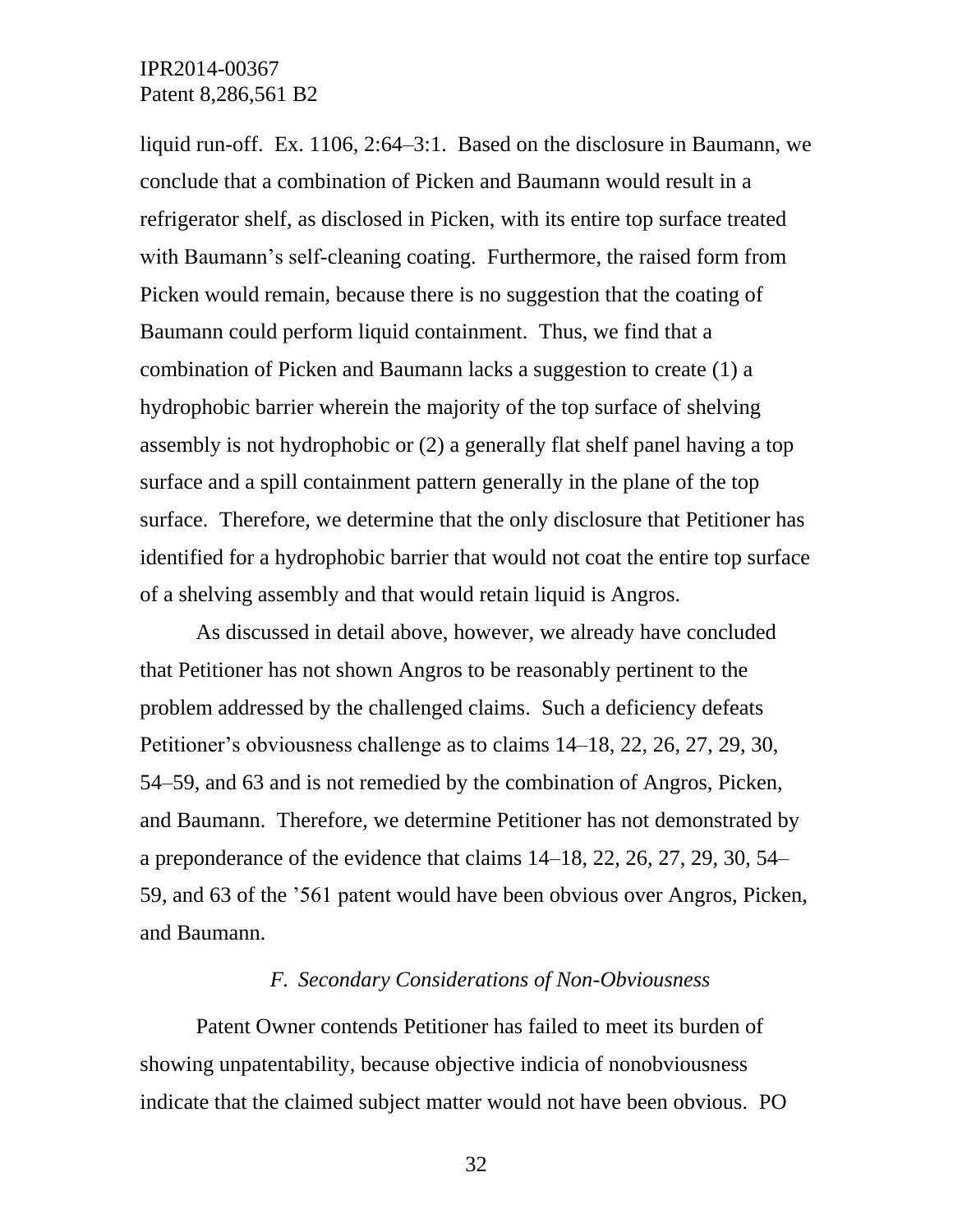Resp. 24–35. Petitioner disputes the application of secondary considerations of non-obviousness of the challenged claims. Reply 10–15. As discussed above, we have found Angros to be non-analogous and not combinable with the other references. Thus, we need not address Patent Owner's evidence regarding secondary considerations of non-obviousness.

#### *G. Motion to Exclude*

Petitioner moves to exclude the following evidence submitted by Patent Owner in this proceeding: Exhibits 2006–13, 2037, 2108 (¶¶ 7–21), 2109–2112, 2115–2119, 2121 (¶¶ 15–21, 32–36), and 2123. Paper 50. Patent Owner filed an opposition (Paper 53), and Petitioner filed a reply (Paper 56). All of the evidence sought to be excluded by Petitioner pertains to Patent Owner's assertions of secondary considerations of nonobviousness. Because we need not reach that issue, for the reasons explained above, Petitioner's motion is dismissed as moot.

#### III. CONCLUSION

We have considered the record before us in this *inter partes* review proceeding. We conclude Petitioner has NOT proven by a preponderance of the evidence that:

- (1) The subject matter of claims 2–4, 7–10, 23, 33–40, 42–45, 48–51, and 64 of the '561 patent is unpatentable under 35 U.S.C. § 103 over the teachings of Angros and Picken; and
- (2) The subject matter of claims 14–18, 22, 26, 27, 29, 30, 54–59, and 63 of the '561 patent is unpatentable under 35 U.S.C. § 103 over the teachings of Angros, Picken, and Baumann.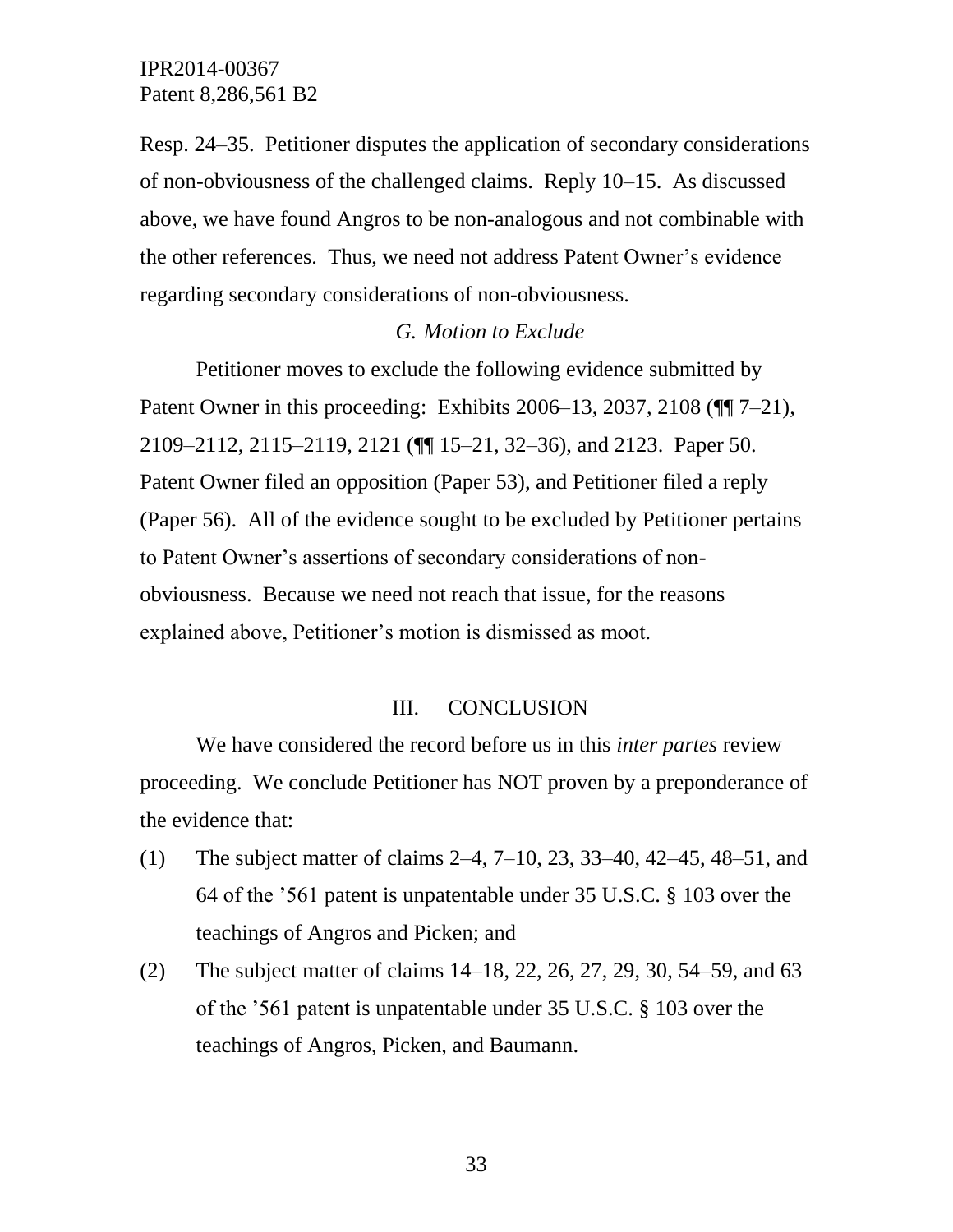#### IV. ORDER

For the reasons given, it is hereby:

ORDERED that Petitioner has not shown by a preponderance of the evidence that claims 2–4, 7–10, 14–18, 22, 23, 26, 27, 29, 30, 33–40, 42–45, 48–51, 54–59, 63, and 64 of the '561 patent are unpatentable;

FURTHER ORDERED that Petitioner's motion to exclude (Paper 50) is *dismissed*; and

FURTHER ORDERED that because this is a final written decision, parties to the proceeding seeking judicial review of the decision must comply with the notice and service requirements of 37 C.F.R. § 90.2.

Certain materials have been sealed in this proceeding, but have not been relied upon in this final written decision. *See* Papers 32, 54. The record will be maintained undisturbed pending the outcome of any appeal taken from this decision. At the conclusion of any appeal proceeding, or if no appeal is taken, the materials will be made public. *See* Office Patent Trial Practice Guide, 77 Fed. Reg. 48,756, 48,760–61 (Aug. 14, 2012). Further, either party may file a motion to expunge the sealed materials from the record pursuant to 37 C.F.R. § 42.56. Any such motion will be decided after the conclusion of any appeal proceeding or the expiration of the time period for appealing.